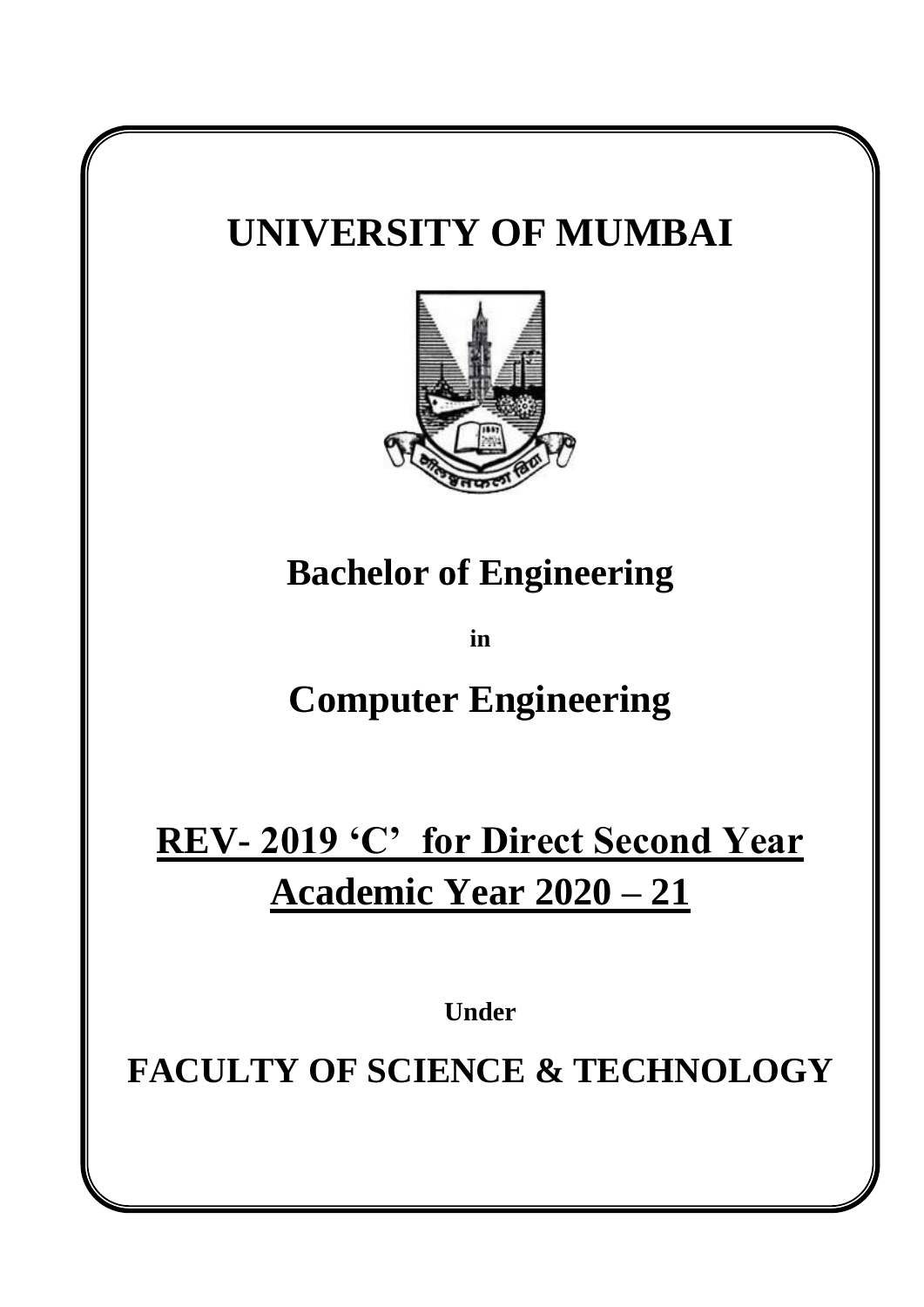| <b>Course</b><br>Code | <b>Course Name</b>                                                        | <b>Teaching Scheme</b><br>(Contact Hours) |                                      |                          |                            | <b>Credits Assigned</b>              |                     |                          |                |
|-----------------------|---------------------------------------------------------------------------|-------------------------------------------|--------------------------------------|--------------------------|----------------------------|--------------------------------------|---------------------|--------------------------|----------------|
|                       |                                                                           | <b>Theory</b>                             |                                      | Pract.                   | Tut.                       | <b>Theory</b>                        | Pract.              | Tut.                     | <b>Total</b>   |
| <b>CSC301</b>         | Engineering<br>Mathematics-III                                            | 3                                         |                                      | $-$                      | $1*$                       | 3                                    | $-$                 | 1                        | $\overline{4}$ |
| <b>CSC302</b>         | Discrete Structures and<br>Graph Theory                                   | 3                                         |                                      |                          | --                         | 3                                    |                     | $-\!$ $\!-$              | 3              |
| <b>CSC303</b>         | Data Structure                                                            | 3                                         |                                      | $--$                     | $-$                        | 3                                    | $-$                 | $\overline{\phantom{m}}$ | 3              |
| <b>CSC304</b>         | Digital Logic &<br><b>Computer Architecture</b>                           | 3                                         |                                      | $-$                      | --                         | 3                                    | --                  | --                       | 3              |
| <b>CSC305</b>         | <b>Computer Graphics</b>                                                  | 3                                         |                                      | $-$                      | $-$                        | 3                                    | $-$                 | $\overline{\phantom{a}}$ | 3              |
| <b>CSL301</b>         | Data Structure Lab                                                        | $-$                                       |                                      | $\overline{2}$           | $-$                        | $-$                                  | 1                   | $\overline{\phantom{m}}$ | $\mathbf{1}$   |
| <b>CSL302</b>         | Digital Logic &<br><b>Computer Architecture</b><br>Lab                    |                                           |                                      | $\mathbf{2}$             |                            | --                                   | $\mathbf{1}$        | $-$                      | 1              |
| <b>CSL303</b>         | <b>Computer Graphics</b><br>Lab                                           | --                                        |                                      | $\overline{2}$           | --                         | $-$                                  | $\mathbf{1}$        | --                       | $\mathbf{1}$   |
| <b>CSL304</b>         | Skill base Lab course:<br><b>Object Oriented</b><br>Programming with Java |                                           | $2 + 2^*$                            |                          |                            |                                      | $\overline{2}$      |                          | $\overline{2}$ |
| <b>CSM301</b>         | Mini Project $-1$ A<br><b>Total</b>                                       |                                           |                                      | 4 <sup>§</sup>           |                            |                                      | $\overline{2}$      |                          | $\overline{2}$ |
|                       | 15                                                                        |                                           | 14                                   | $\mathbf{1}$             | 15                         | 07                                   | 1                   | 23                       |                |
|                       |                                                                           | <b>Examination Scheme</b>                 |                                      |                          |                            |                                      |                     |                          |                |
|                       |                                                                           |                                           | <b>Theory</b>                        |                          |                            |                                      | <b>Term</b><br>Work | <b>Pract</b><br>& oral   | <b>Total</b>   |
| <b>Course</b><br>Code | <b>Course Name</b>                                                        |                                           | <b>Internal</b><br><b>Assessment</b> |                          | End<br>Sem.<br><b>Exam</b> | Exam.<br><b>Duration</b><br>(in Hrs) |                     |                          |                |
|                       |                                                                           | <b>Test</b><br>1                          | <b>Test</b><br>$\boldsymbol{2}$      | Avg                      |                            |                                      |                     |                          |                |
| <b>CSC301</b>         | Engineering<br>Mathematics-III                                            | 20                                        | 20                                   | 20                       | 80                         | 3                                    | 25                  |                          | 125            |
| <b>CSC302</b>         | Discrete Structures and<br><b>Graph Theory</b>                            | 20                                        | 20                                   | 20                       | 80                         | 3                                    | $-$                 | --                       | 100            |
| <b>CSC303</b>         | Data Structure                                                            | 20                                        | 20                                   | 20                       | 80                         | $\overline{3}$                       | $-$                 | $-$                      | 100            |
| <b>CSC304</b>         | Digital Logic &<br><b>Computer Architecture</b>                           | 20                                        | 20                                   | 20                       | 80                         | 3                                    | --                  | --                       | 100            |
| <b>CSC305</b>         | <b>Computer Graphics</b>                                                  | 20                                        | 20                                   | 20                       | 80                         | 3                                    | $-$                 | --                       | 100            |
| <b>CSL301</b>         | Data Structure Lab                                                        | $\overline{a}$                            | --                                   | $\overline{\phantom{a}}$ | $- -$                      | $\overline{\phantom{m}}$             | 25                  | 25                       | 50             |
| <b>CSL302</b>         | Digital Logic &<br>Computer Archit Lab                                    | --                                        | --                                   | --                       | $-\,-$                     | --                                   | 25                  | --                       | 25             |
| <b>CSL303</b>         | <b>Computer Graphics Lab</b>                                              | $-$                                       | --                                   | $\overline{\phantom{a}}$ | $\overline{\phantom{a}}$   | $\overline{\phantom{a}}$             | 25                  | 25                       | 50             |
| <b>CSL304</b>         | Skill base Lab course:<br><b>Object Oriented</b><br>Programming with Java | --                                        |                                      |                          | $-$                        |                                      | 50                  | 25                       | 75             |
| <b>CSM301</b>         | Mini Project $-1$ A                                                       |                                           |                                      |                          |                            |                                      | 25                  | 25                       | 50             |
|                       | --                                                                        | --                                        | <b>100</b>                           | 400                      | $-$                        | 175                                  | <b>100</b>          | 775                      |                |

# **Program Structure for Second Year Computer Engineering UNIVERSITY OF MUMBAI (With Effect from 2020-2021) Semester III**

\*Should be conducted batch wise and\$ indicates workload of Learner (Not Faculty), Students can form groups with minimum 2 (Two) and not more than 4 (Four), Faculty Load: 1 hour per week per four groups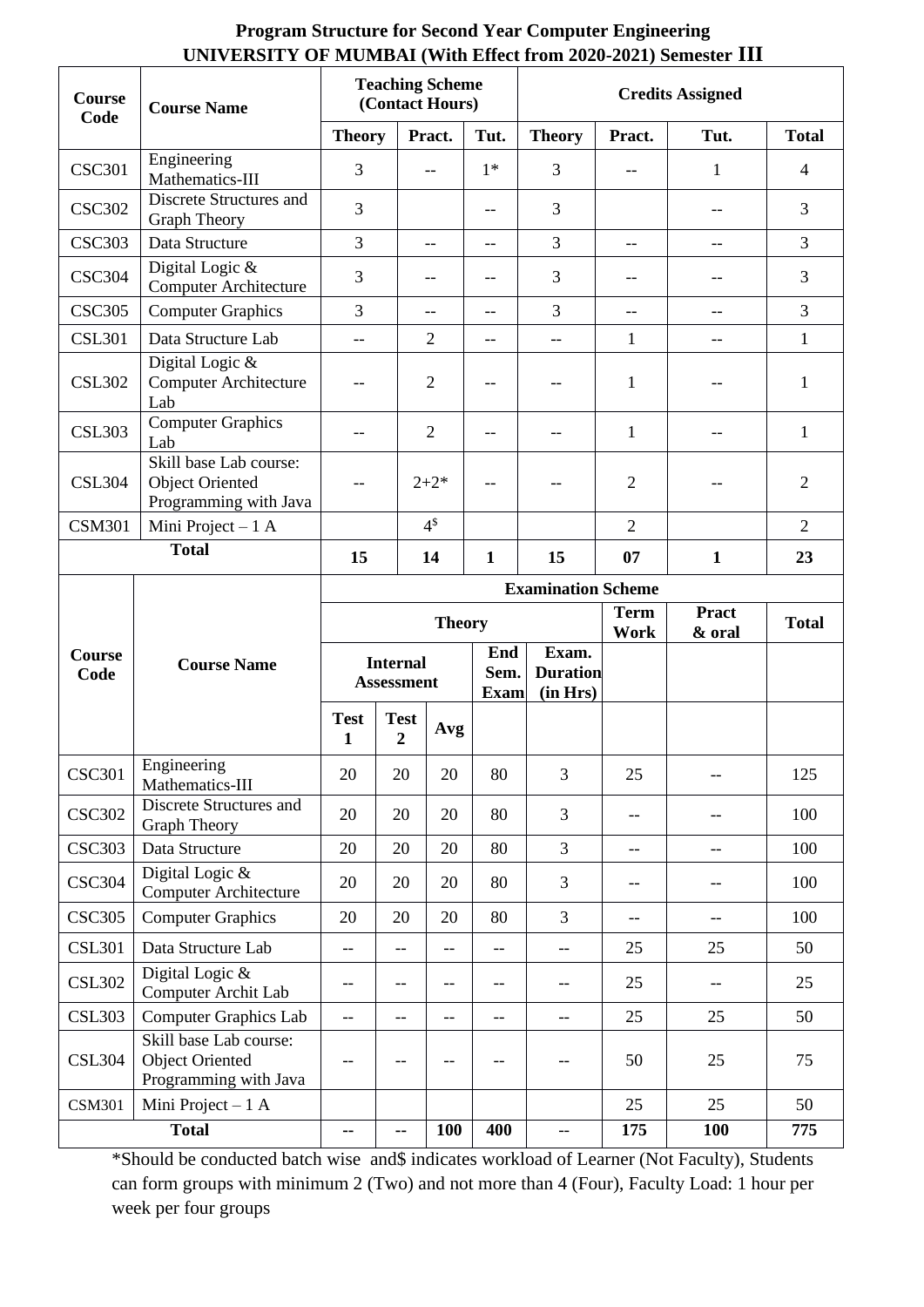|                 | Pre-requisite: Engineering Mathematics-I, Engineering Mathematics-II                        |
|-----------------|---------------------------------------------------------------------------------------------|
|                 |                                                                                             |
|                 | <b>Course Objectives:</b> The course aims:                                                  |
| 1               | To learn the Laplace Transform, Inverse Laplace Transform of various functions, its         |
|                 | applications.                                                                               |
| 2               | To understand the concept of Fourier Series, its complex form and enhance the problem-      |
|                 | solving skills.                                                                             |
| 3               | To understand the concept of complex variables, C-R equations with applications.            |
| $\overline{4}$  | To understand the basic techniques of statistics like correlation, regression, and curve    |
|                 | fitting for data analysis, Machine learning, and AI.                                        |
| $5\overline{)}$ | To understand some advanced topics of probability, random variables with their              |
|                 | distributions and expectations.                                                             |
|                 |                                                                                             |
|                 | Course Outcomes: On successful completion, of course, learner/student will be able to:      |
| $\mathbf{1}$    | Understand the concept of Laplace transform and its application to solve the real integrals |
|                 | in engineering problems.                                                                    |
| $\overline{2}$  | Understand the concept of inverse Laplace transform of various functions and its            |
|                 | applications in engineering problems.                                                       |
| 3               | Expand the periodic function by using the Fourier series for real-life problems and         |
|                 | complex engineering problems.                                                               |
| $\overline{4}$  | Understand complex variable theory, application of harmonic conjugate to get orthogonal     |
|                 | trajectories and analytic functions.                                                        |
| 5               | Apply the concept of Correlation and Regression to the engineering problems in data         |
|                 | science, machine learning, and AI.                                                          |
| 6               | Understand the concepts of probability and expectation for getting the spread of the data   |
|                 | and distribution of probabilities.                                                          |

| <b>Module</b> |                                                                            | <b>Detailed Contents</b>                                                 | <b>Hours</b> |
|---------------|----------------------------------------------------------------------------|--------------------------------------------------------------------------|--------------|
|               |                                                                            | <b>Laplace Transform</b>                                                 |              |
|               | 1.1                                                                        | Definition of Laplace transform, Condition of Existence of Laplace       |              |
|               |                                                                            | transform.                                                               |              |
|               | 1.2                                                                        | Laplace Transform (L) of standard functions like                         |              |
|               |                                                                            | $e^{at}$ , sin(at), cos(at), sinh(at), cosh(at) and $t^n$ , $n \geq 0$ . |              |
|               | 1.3<br>Properties of Laplace Transform: Linearity, First Shifting Theorem, |                                                                          |              |
|               |                                                                            | Second Shifting Theorem, Change of Scale, Multiplication byt,            |              |
|               |                                                                            | Division by t, Laplace Transform of derivatives and integrals            |              |
|               |                                                                            | (Properties without proof).                                              |              |
|               | 1.4                                                                        | Evaluation of real improper integrals by using Laplace                   |              |
|               |                                                                            | Transformation.                                                          |              |
|               | 1.5                                                                        | Self-learning Topics: Laplace Transform: Periodic functions,             |              |
|               |                                                                            | Heaviside's Unit Step function, Dirac Delta Function, Special            |              |
|               |                                                                            | functions (Error and Bessel)                                             |              |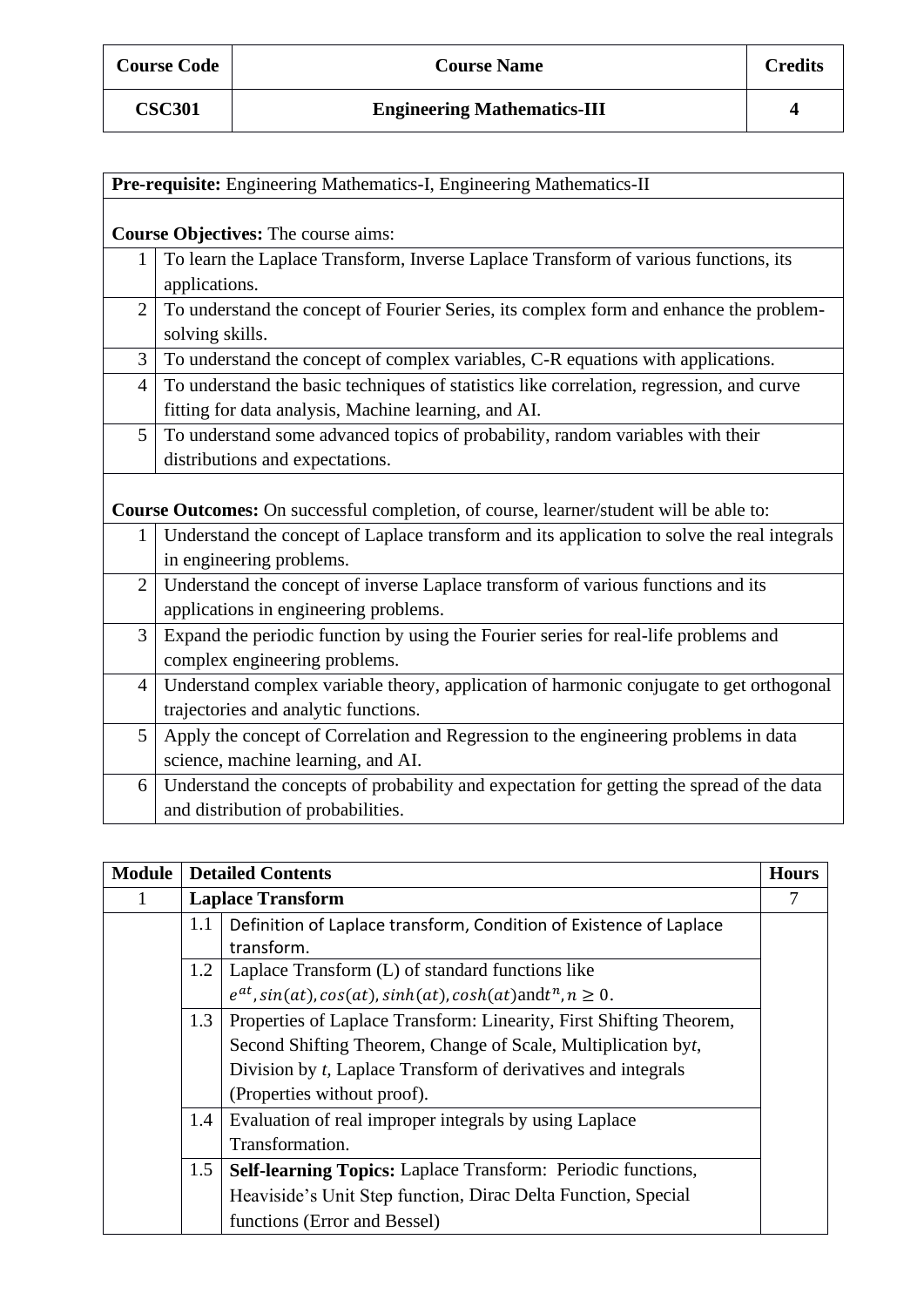| $\overline{2}$ |     | <b>Inverse Laplace Transform</b>                                          | $\overline{7}$ |
|----------------|-----|---------------------------------------------------------------------------|----------------|
|                | 2.1 | Definition of Inverse Laplace Transform, Linearity property, Inverse      |                |
|                |     | Laplace Transform of standard functions, Inverse Laplace transform        |                |
|                |     | using derivatives.                                                        |                |
|                | 2.2 | Partial fractions method to find Inverse Laplace transform.               |                |
|                | 2.3 | Inverse Laplace transform using Convolution theorem (without              |                |
|                |     | proof)                                                                    |                |
|                | 2.4 | Self-learning Topics: Applications to solve initial and boundary          |                |
|                |     | value problems involving ordinary differential equations.                 |                |
| 3              |     | <b>Fourier Series:</b>                                                    | $\overline{7}$ |
|                | 3.1 | Dirichlet's conditions, Definition of Fourier series and Parseval's       |                |
|                |     | Identity (without proof).                                                 |                |
|                | 3.2 | Fourier series of periodic function with period $2\pi$ and 2l.            |                |
|                | 3.3 | Fourier series of even and odd functions.                                 |                |
|                | 3.4 | Half range Sine and Cosine Series.                                        |                |
|                | 3.5 | Self-learning Topics: Orthogonal and orthonormal set of functions,        |                |
|                |     | Complex form of Fourier Series, Fourier Transforms.                       |                |
| $\overline{4}$ |     | <b>Complex Variables:</b>                                                 | $\overline{7}$ |
|                | 4.1 | Function $f(z)$ of complex variable, Limit, Continuity and                |                |
|                |     | Differentiability of $f(z)$ , Analytic function: Necessary and sufficient |                |
|                |     | conditions for $f(z)$ to be analytic (without proof).                     |                |
|                | 4.2 | Cauchy-Riemann equations in Cartesian coordinates (without                |                |
|                |     | proof).                                                                   |                |
|                | 4.3 | Milne-Thomson method: Determine analytic function $f(z)$ when real        |                |
|                |     | part (u), imaginary part (v) or its combination $(u+v/u-v)$ is given.     |                |
|                | 4.4 | Harmonic function, Harmonic conjugate and Orthogonal                      |                |
|                |     | trajectories.                                                             |                |
|                | 4.5 | Self-learning Topics: Conformal mapping, Linear and Bilinear              |                |
|                |     | mappings, cross ratio, fixed points and standard transformations.         |                |
| 5              |     | <b>Statistical Techniques</b>                                             | 6              |
|                | 5.1 | Karl Pearson's coefficient of correlation (r)                             |                |
|                | 5.2 | Spearman's Rank correlation coefficient (R) (with repeated and non-       |                |
|                |     | repeated ranks)                                                           |                |
|                | 5.3 | Lines of regression                                                       |                |
|                | 5.4 | Fitting of first- and second-degree curves.                               |                |
|                | 5.5 | Self-learning Topics: Covariance, fitting of exponential curve.           |                |
| 6              |     | <b>Probability</b>                                                        | 6              |
|                | 6.1 | Definition and basics of probability, conditional probability.            |                |
|                | 6.2 | Total Probability theorem and Bayes' theorem.                             |                |
|                | 6.3 | Discrete and continuous random variable with probability                  |                |
|                |     | distribution and probability density function.                            |                |
|                | 6.4 | Expectation, Variance, Moment generating function, Raw and                |                |
|                |     | central moments up to 4 <sup>th</sup> order.                              |                |
|                | 6.5 | Self-learning Topics: Skewness and Kurtosis of distribution (data).       |                |

# **References:**

| 1   Higher Engineering Mathematics, Dr. B. S. Grewal, Khanna Publication.    |
|------------------------------------------------------------------------------|
| 2   Advanced Engineering Mathematics, Erwin Kreyszig, Wiley Eastern Limited. |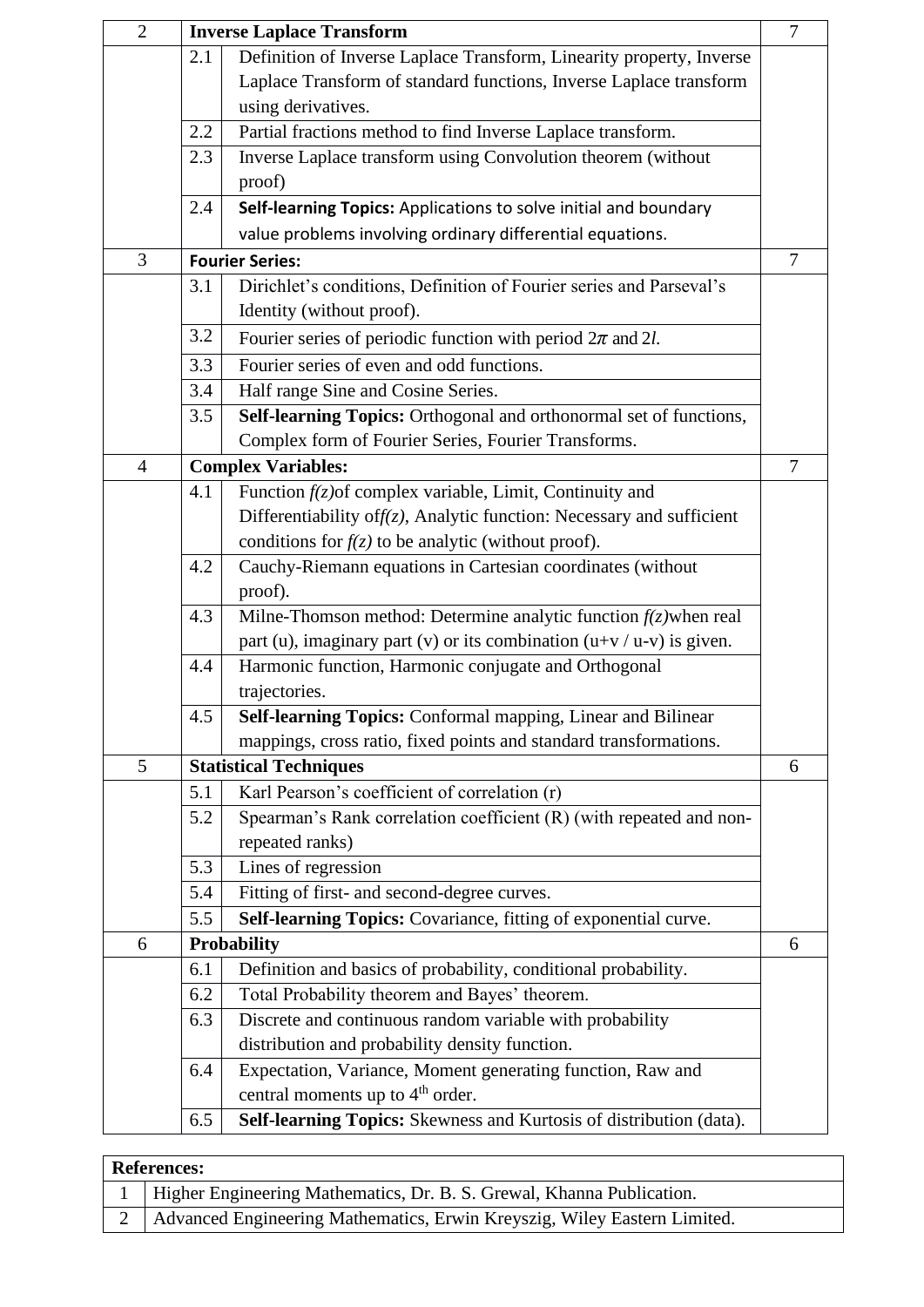| Advanced Engineering Mathematics, R. K. Jain and S. R. K. Iyengar, Narosa Publication. |
|----------------------------------------------------------------------------------------|
| Complex Variables and Applications, Brown and Churchill, McGraw-Hill Education.        |
| Probability, Statistics and Random Processes, T. Veerarajan, McGraw-Hill Education.    |
| Theory and Problems of Fourier Analysis with applications to BVP, Murray Spiegel,      |
| Schaum's Outline Series.                                                               |

|   | <b>Term Work:</b>                                                                           |  |  |  |  |
|---|---------------------------------------------------------------------------------------------|--|--|--|--|
|   | General Instructions:                                                                       |  |  |  |  |
|   | Batch wise tutorialshave to be conducted. The number of students per batch will be as per   |  |  |  |  |
|   | University pattern for practical.                                                           |  |  |  |  |
| 2 | Students must be encouraged to write at least 6 class tutorials on the entire syllabus.     |  |  |  |  |
| 3 | A group of 4-6 students should be assigned a self-learning topic. Students should prepare a |  |  |  |  |
|   | presentation/problem solving of 10-15 minutes. This will be considered as a mini project in |  |  |  |  |
|   | Engineering Mathematics. This project will be graded out of 10 marks depending on the       |  |  |  |  |
|   | performance of the students.                                                                |  |  |  |  |

| The distribution of Term Work marks will be as follows: |                                    |          |  |  |
|---------------------------------------------------------|------------------------------------|----------|--|--|
|                                                         | Attendance (Theory and Tutorial)   | 05 marks |  |  |
|                                                         | Class Tutorials on entire syllabus | 10 marks |  |  |
|                                                         | Mini project                       | 10 marks |  |  |

#### **Internal Assessment Test:**

The assessment consists of two class tests of 20 marks each. The 1stclass test (Internal Assessment I) has to be conducted when approximately 40% of the syllabus is completed. The  $2<sup>nd</sup>$  class test has to be conducted(Internal Assessment II) when an additional 35% syllabus is completed. The duration of each test will be for one hour.

|   | The question paper will comprise a total of 6 questions, each carrying 20 marks.             |
|---|----------------------------------------------------------------------------------------------|
| 2 | Out of the 6 questions, 4 questions have to be attempted.                                    |
| 3 | Question 1, based on the entire syllabus, will have 4sub-questions of 5 marks each and is    |
|   | compulsory.                                                                                  |
| 4 | Question 2 to Question 6 will have 3 sub-questions, each of 6, 6, and 8 marks, respectively. |
| 5 | Each sub-question in (4) will be from different modules of the syllabus.                     |
| 6 | Weightage of each module will be proportional to the number of lecture hours, as             |
|   | mentioned in the syllabus.                                                                   |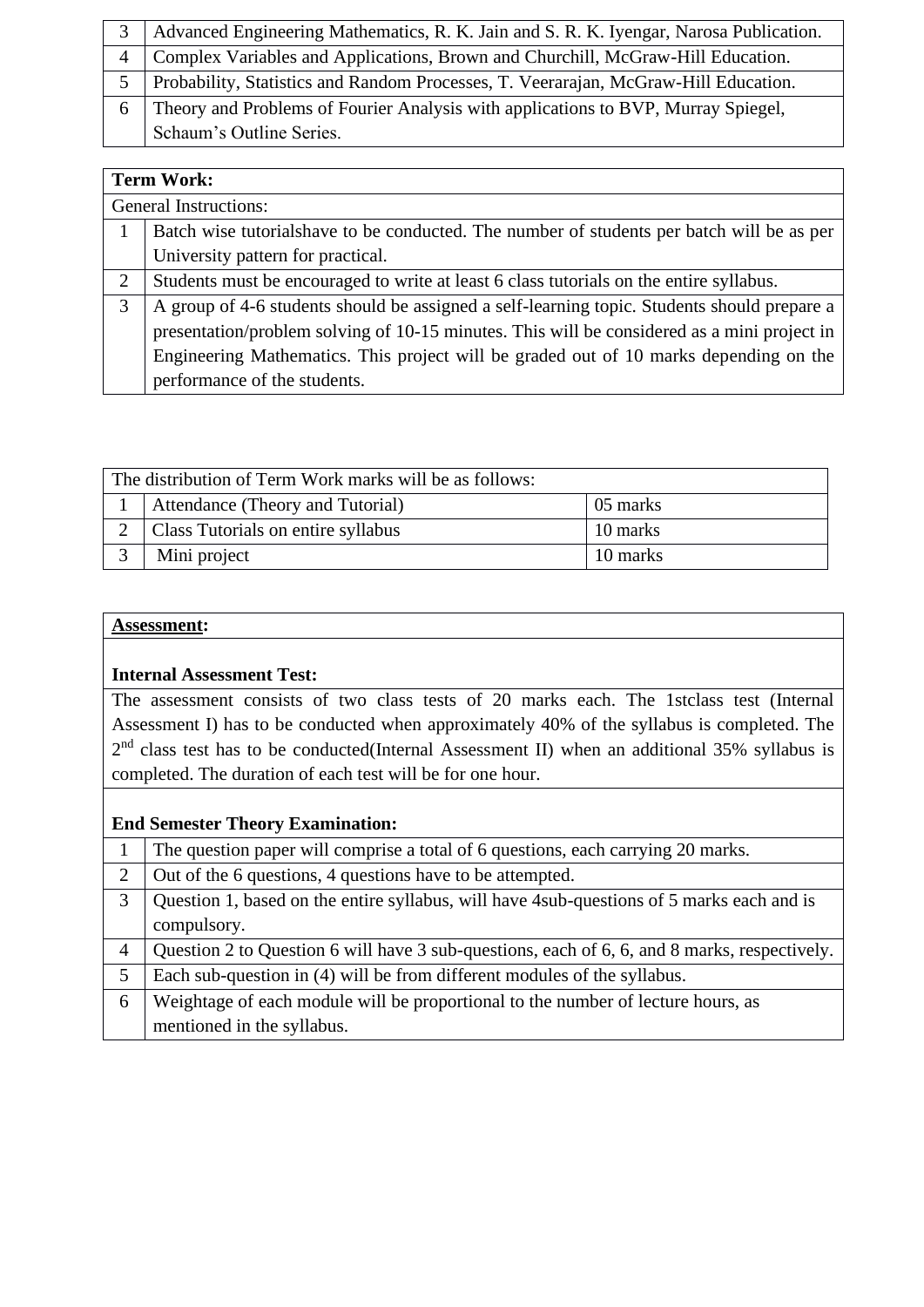| ×            |  |
|--------------|--|
|              |  |
| ۰.<br>I<br>v |  |

|                | <b>Pre-requisite: Basic Mathematics</b>                                                       |  |  |  |  |
|----------------|-----------------------------------------------------------------------------------------------|--|--|--|--|
|                |                                                                                               |  |  |  |  |
|                | <b>Course Objectives:</b> The course aims:                                                    |  |  |  |  |
|                | Cultivate clear thinking and creative problem solving.                                        |  |  |  |  |
| $\overline{2}$ | Thoroughly train in the construction and understanding of mathematical proofs. Exercise       |  |  |  |  |
|                | common mathematical arguments and proof strategies.                                           |  |  |  |  |
| 3              | To apply graph theory in solving practical problems.                                          |  |  |  |  |
| $\overline{4}$ | Thoroughly prepare for the mathematical aspects of other Computer Engineering courses         |  |  |  |  |
|                |                                                                                               |  |  |  |  |
|                | <b>Course Outcomes:</b> On successful completion, of course, learner/student will be able to: |  |  |  |  |
| 1              | Understand the notion of mathematical thinking, mathematical proofs and to apply them         |  |  |  |  |
|                | in problem solving.                                                                           |  |  |  |  |
| 2              | Ability to reason logically.                                                                  |  |  |  |  |
| 3              | Ability to understand relations, functions, Diagraph and Lattice.                             |  |  |  |  |
| $\overline{4}$ | Ability to understand and apply concepts of graph theory in solving real world problems.      |  |  |  |  |
| 5              | Understand use of groups and codes in Encoding-Decoding                                       |  |  |  |  |
| 6              | Analyze a complex computing problem and apply principles of discrete mathematics to           |  |  |  |  |
|                | identify solutions                                                                            |  |  |  |  |
|                |                                                                                               |  |  |  |  |

| <b>Module</b>           | <b>Detailed Contents</b>                                     |                                                                             | <b>Hours</b> |
|-------------------------|--------------------------------------------------------------|-----------------------------------------------------------------------------|--------------|
| 1                       | Logic                                                        |                                                                             | 6            |
|                         |                                                              | Propositional Logic, Predicate Logic, Laws of Logic, Quantifiers,           |              |
|                         |                                                              | Normal Forms, Inference Theory of Predicate Calculus, Mathematical          |              |
|                         |                                                              | Induction.                                                                  |              |
| $\overline{2}$          |                                                              | <b>Relations and Functions</b>                                              | 6            |
|                         | 2.1                                                          | Basic concepts of Set Theory                                                |              |
|                         | $2.2\phantom{0}$                                             | Relations: Definition, Types of Relations, Representation of Relations,     |              |
|                         |                                                              | Closures of Relations, Warshall's algorithm, Equivalence relations and      |              |
|                         |                                                              | <b>Equivalence Classes</b>                                                  |              |
|                         | 2.3                                                          | <b>Functions:</b> Definition, Types of functions, Composition of functions, |              |
|                         |                                                              | Identity and Inverse function                                               |              |
| $\overline{\mathbf{3}}$ |                                                              | <b>Posets and Lattice</b>                                                   | 5            |
|                         |                                                              | Partial Order Relations, Poset, Hasse Diagram, Chain and Anti chains,       |              |
|                         |                                                              | Lattice, Types of Lattice, Sub lattice                                      |              |
| 4                       |                                                              | Counting                                                                    | 6            |
|                         | 4.1                                                          | Basic Counting Principle-Sum Rule, Product Rule, Inclusion-Exclusion        |              |
|                         |                                                              | Principle, Pigeonhole Principle                                             |              |
|                         | 4.2                                                          | Recurrence relations, Solving recurrence relations                          |              |
| 5                       |                                                              | <b>Algebraic Structures</b>                                                 | 8            |
|                         | 5.1                                                          | Algebraic structures with one binary operation: Semi group, Monoid,         |              |
|                         |                                                              | Groups, Subgroups, Abelian Group, Cyclic group, Isomorphism                 |              |
|                         | 5.2<br>Algebraic structures with two binary operations: Ring |                                                                             |              |
|                         | 5.3                                                          | Coding Theory: Coding, binary information and error detection,              |              |
|                         |                                                              | decoding and error correction                                               |              |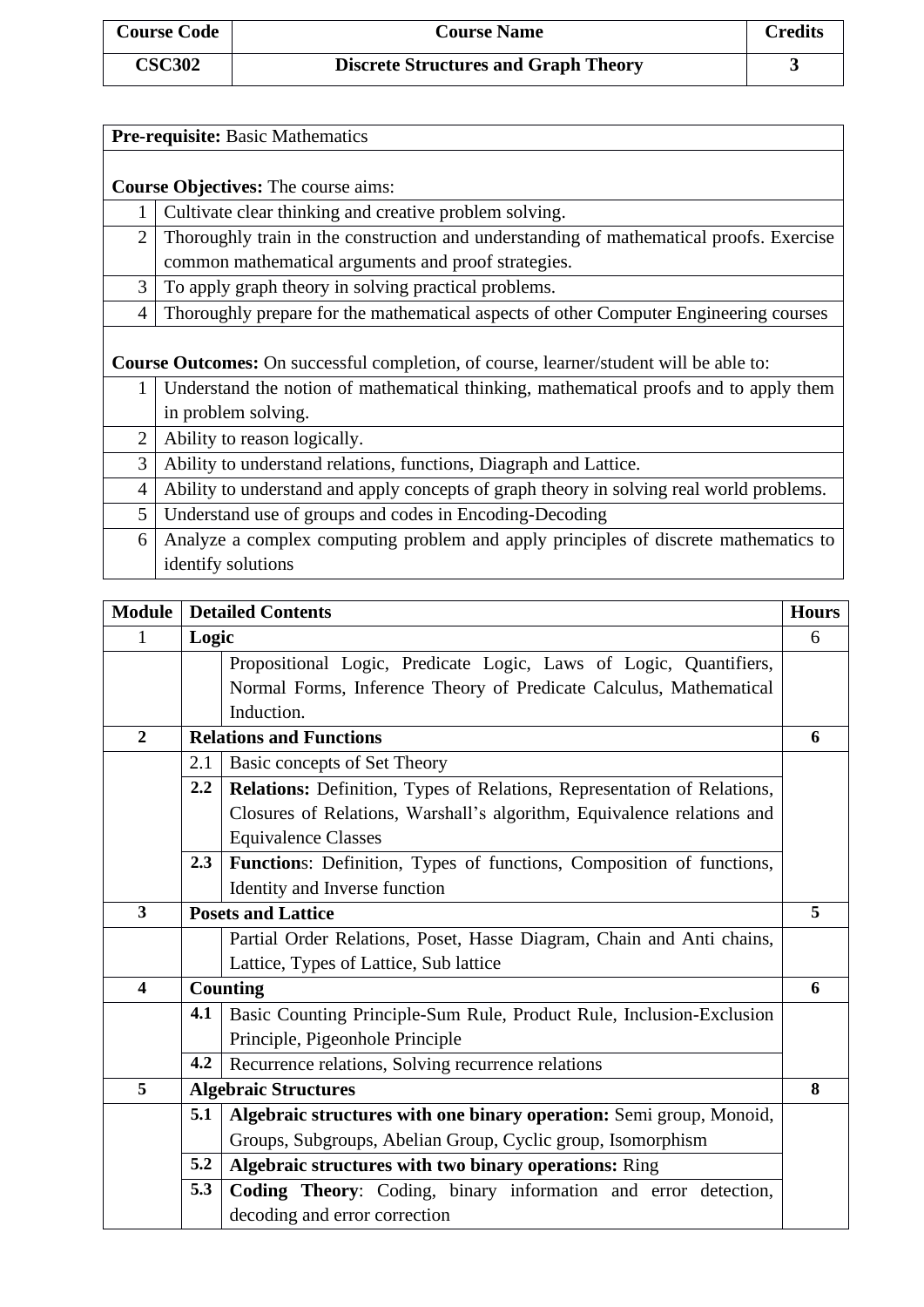| $\mathbf o$ | <b>Graph Theory</b>                                                  |  |
|-------------|----------------------------------------------------------------------|--|
|             | Types of graphs, Graph Representation, Sub graphs, Operations on     |  |
|             | Graphs, Walk, Path, Circuit, Connected Graphs, Disconnected Graph,   |  |
|             | Components, Homomorphism and Isomorphism of Graphs, Euler and        |  |
|             | Hamiltonian Graphs, Planar Graph, Cut Set, Cut Vertex, Applications. |  |

|                | <b>Textbooks:</b>                                                                     |  |  |
|----------------|---------------------------------------------------------------------------------------|--|--|
| 1              | Bernad Kolman, Robert Busby, Sharon Cutler Ross, Nadeem-ur-Rehman, "Discrete          |  |  |
|                | Mathematical Structures", Pearson Education.                                          |  |  |
| 2              | C. L. Liu "Elements of Discrete Mathematics", second edition 1985, McGraw-Hill Book   |  |  |
|                | Company. Reprinted 2000.                                                              |  |  |
| 3              | K. H. Rosen, "Discrete Mathematics and applications", fifth edition 2003, TataMcGraw  |  |  |
|                | <b>Hill Publishing Company</b>                                                        |  |  |
|                |                                                                                       |  |  |
|                | <b>References:</b>                                                                    |  |  |
|                | Y N Singh, "Discrete Mathematical Structures", Wiley-India.                           |  |  |
| $\overline{2}$ | J. L. Mott, A. Kandel, T. P. Baker, "Discrete Mathematics for Computer Scientists and |  |  |

Mathematicians", second edition 1986, Prentice Hall of India.

- 3 J. P. Trembley, R. Manohar "Discrete Mathematical Structures with Applications to Computer Science", Tata McGraw-Hill
- 4 Seymour Lipschutz, Marc Lars Lipson, "Discrete Mathematics" Schaum"s Outline, McGraw-Hill Education.
- 5 Narsing Deo, "Graph Theory with applications to engineering and computer science", PHI Publications.
- 6 P. K. Bisht, H.S. Dhami, "Discrete Mathematics", Oxford press.

#### **Assessment:**

# **Internal Assessment Test:**

The assessment consists of two class tests of 20 marks each. The 1<sup>st</sup>class test (Internal Assessment I) has to be conducted when approximately 40% ofthe syllabus is completed. The  $2<sup>nd</sup>$  class test has to be conducted(Internal Assessment II) when an additional 40% syllabus is completed. The duration of each test will be for one hour.

|  | 1 The question paper will comprise a total of 6 questions, each carrying 20 marks. |
|--|------------------------------------------------------------------------------------|
|--|------------------------------------------------------------------------------------|

- 2 Out of the 6 questions, 4 questions have to be attempted.
- 3 Question 1, based on the entire syllabus, will have 4sub-questions of 5 marks each and is compulsory.
- 4 Question 2 to Question 6 will have 3 sub-questions, each of 6, 6, and 8 marks, respectively.
- 5 Each sub-question in (4) will be from different modules of the syllabus.
- 6 Weightage of each module will be proportional to the number of lecture hours, as mentioned in the syllabus.

|                             | <b>Useful Links</b>                                           |  |
|-----------------------------|---------------------------------------------------------------|--|
|                             | https://www.edx.org/learn/discrete-mathematics                |  |
| 2                           | https://www.coursera.org/specializations/discrete-mathematics |  |
| 3                           | https://nptel.ac.in/courses/106/106/106106094/                |  |
| $\boldsymbol{\vartriangle}$ | https://swayam.gov.in/nd1 noc19 cs67/preview                  |  |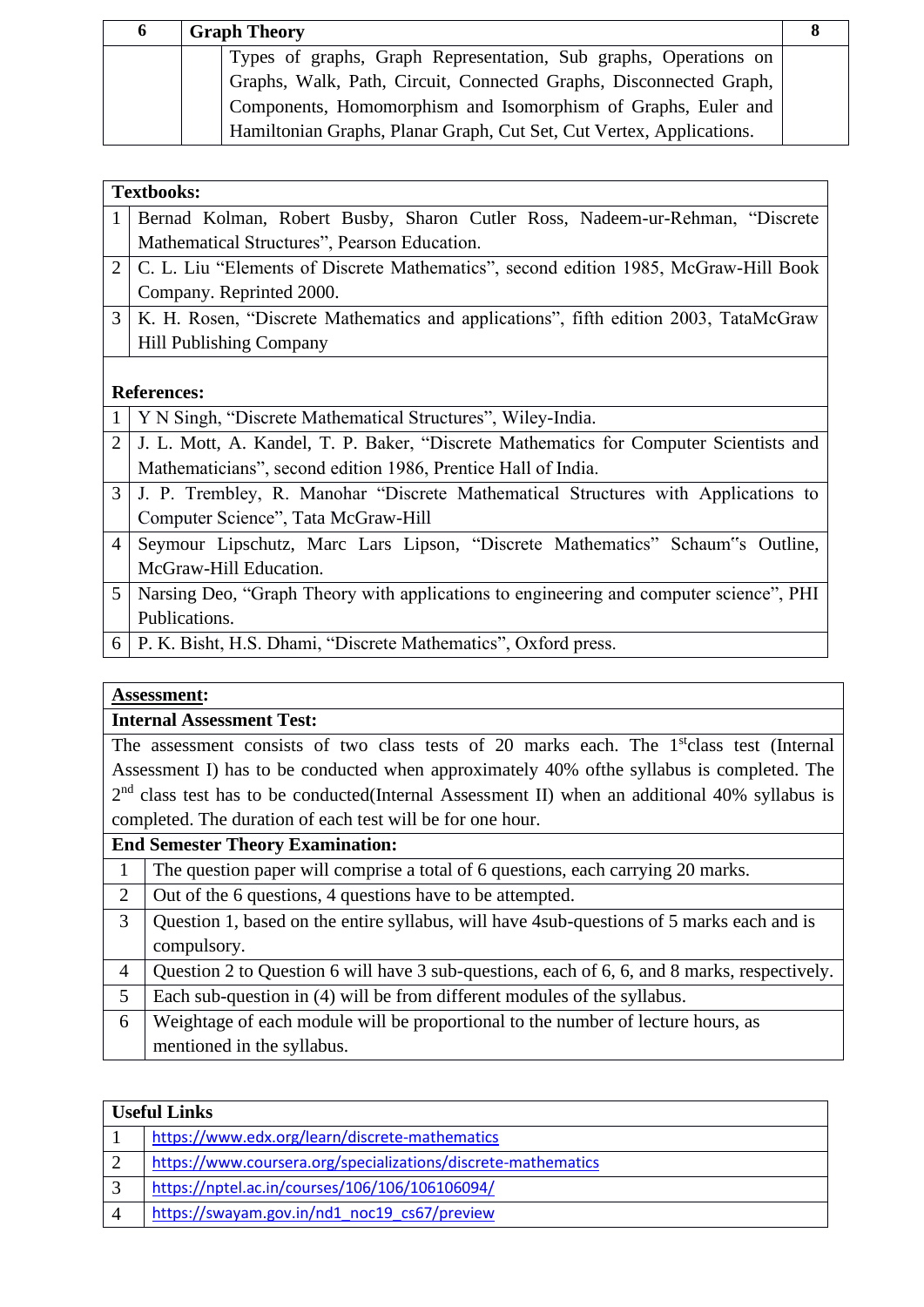| <b>Course Code</b> | <b>Course Name</b> | <b>Credit</b> |
|--------------------|--------------------|---------------|
| <b>CSC303</b>      | Data Structure     | 03            |

|                | <b>Pre-requisite: C Programming</b>                                                        |  |  |
|----------------|--------------------------------------------------------------------------------------------|--|--|
|                |                                                                                            |  |  |
|                | <b>Course Objectives:</b> The course aims:                                                 |  |  |
| 1              | To understand the need and significance of Data structures as a computer Professional.     |  |  |
| $\overline{2}$ | To teach concept and implementation of linear and Nonlinear data structures.               |  |  |
| 3              | To analyze various data structures and select the appropriate one to solve a specific      |  |  |
|                | real-world problem.                                                                        |  |  |
| $\overline{4}$ | To introduce various techniques for representation of the data in the real world.          |  |  |
| 5              | To teach various searching techniques.                                                     |  |  |
|                |                                                                                            |  |  |
|                | <b>Course Outcomes:</b>                                                                    |  |  |
|                | Students will be able to implement Linear and Non-Linear data structures.                  |  |  |
| $\overline{2}$ | Students will be able to handle various operations like searching, insertion, deletion and |  |  |
|                | traversals on various data structures.                                                     |  |  |
| 3              | Students will be able to explain various data structures, related terminologies and its    |  |  |
|                | types.                                                                                     |  |  |
| $\overline{4}$ | Students will be able to choose appropriate data structure and apply it to solve           |  |  |
|                | problems in various domains.                                                               |  |  |
| 5              | Students will be able to analyze and Implement appropriate searching techniques for a      |  |  |
|                | given problem.                                                                             |  |  |
| 6              | Students will be able to demonstrate the ability to analyze, design, apply and use data    |  |  |
|                | structures to solve engineering problems and evaluate their solutions.                     |  |  |

| <b>Module</b>           | <b>Detailed Content</b>                                                                                                                                                                                                                                                 | <b>Hours</b> |
|-------------------------|-------------------------------------------------------------------------------------------------------------------------------------------------------------------------------------------------------------------------------------------------------------------------|--------------|
| 1                       | <b>Introduction to Data Structures</b>                                                                                                                                                                                                                                  | 1            |
|                         | 1.1 Introduction to Data Structures, Concept of ADT                                                                                                                                                                                                                     |              |
| $\overline{2}$          | <b>Stack and Queues</b>                                                                                                                                                                                                                                                 |              |
|                         | 2.1 Introduction, ADT of Stack,<br>Applications of Stack-Well form-ness of Parenthesis                                                                                                                                                                                  |              |
|                         | 2.2 Introduction of Double Ended Queue, Applications of Queue.                                                                                                                                                                                                          |              |
| $\overline{\mathbf{3}}$ | <b>Linked List</b>                                                                                                                                                                                                                                                      | 5            |
|                         | 3.1 Introduction of-Linked List v/s Array, Types of Linked List, Circular Linked<br>List, Doubly Linked List, Operations on- Doubly Linked List, Stack and<br>Queue using Singly Linked List, Singly Linked List Application-Polynomial<br>Representation and Addition. |              |
| 4                       | <b>Trees</b>                                                                                                                                                                                                                                                            | 5            |
|                         | 4.1 Introduction, Tree-Operations on Binary Search Tree, Applications of Binary<br>Tree, Huffman Encoding, Search Trees-AVL, rotations in AVL Tree,<br>operations on AVL Tree, Introduction of B Tree, B+ Tree.                                                         |              |
| 5                       | <b>Graphs</b>                                                                                                                                                                                                                                                           | 3            |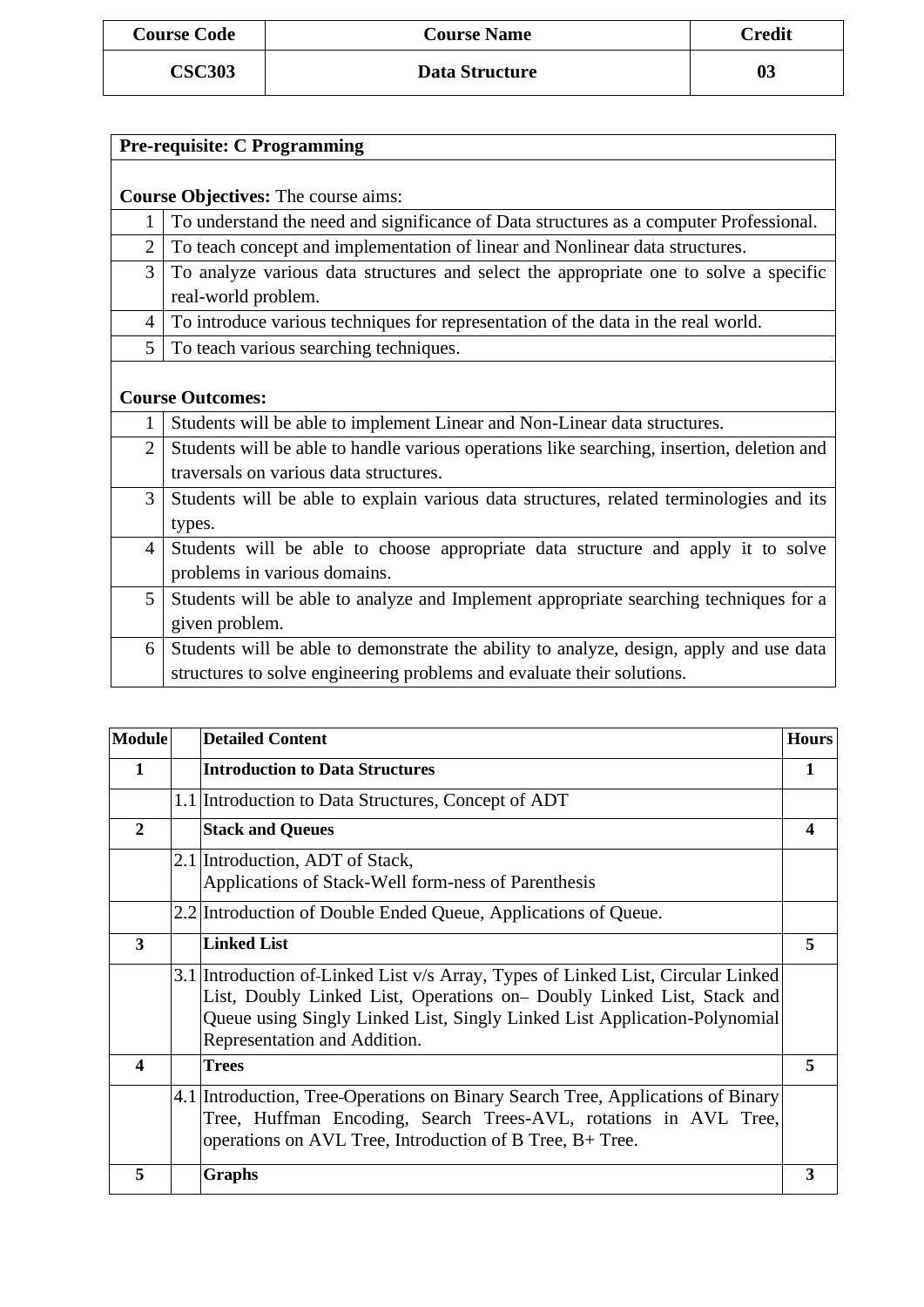|             | 5.1 Introduction of Graph Terminologies, Graph Traversals-Depth First Search    |  |
|-------------|---------------------------------------------------------------------------------|--|
|             | (DFS) and Breadth First Search (BFS), Graph Application-Topological<br>Sorting. |  |
| $\mathbf o$ | <b>Searching Techniques</b>                                                     |  |
|             |                                                                                 |  |
|             | $[6.1]$ Hashing-Concept, Hash Functions, Collision resolution Techniques        |  |

|                | <b>Textbooks:</b>                                                                          |
|----------------|--------------------------------------------------------------------------------------------|
| 1              | Aaron M Tenenbaum, Yedidyah Langsam, Moshe J Augenstein, "Data Structures Using            |
|                | C", Pearson Publication.                                                                   |
| $\overline{2}$ | Reema Thareja, "Data Structures using C", Oxford Press.                                    |
| 3              | Richard F. Gilberg and Behrouz A. Forouzan, "Data Structures: A Pseudocode Approach        |
|                | with C", 2 <sup>nd</sup> Edition, CENGAGE Learning.                                        |
| $\overline{4}$ | Jean Paul Tremblay, P. G. Sorenson, "Introduction to Data Structure and Its Applications", |
|                | McGraw-Hill Higher Education                                                               |
| $\mathfrak{H}$ | Data Structures Using C, ISRD Group, 2 <sup>nd</sup> Edition, Tata McGraw-Hill.            |
|                |                                                                                            |
|                | <b>References:</b>                                                                         |
| 1              | Prof. P. S. Deshpande, Prof. O. G. Kakde, "C and Data Structures", DreamTech press.        |
| $\overline{2}$ | E. Balagurusamy, "Data Structure Using C", Tata McGraw-Hill Education India.               |
| 3              | Rajesh K Shukla, "Data Structures using C and $C++$ ", Wiley-India                         |

- 4 GAV PAI, "Data Structures", Schaum's Outlines.
- 5 Robert Kruse, C. L. Tondo, Bruce Leung, "Data Structures and Program Design in C", Pearson Edition

#### **Internal Assessment:**

Assessment consists of two class tests of 20 marks each. The first class test is to beconducted when approx. 40% syllabus is completed and second class test when additional40% syllabus is completed. Duration of each test shall be one hour.

- 1 Question paper will consist of 6 questions, each carrying 20 marks.
- 2 The students need to solve a total of 4 questions.
- 3 Question No.1 will be compulsory and based on the entire syllabus.
- 4 Remaining question  $(Q.2 \text{ to } Q.6)$  will be selected from all the modules.

| <b>Useful Links</b>                                                 |  |
|---------------------------------------------------------------------|--|
| https://nptel.ac.in/courses/106/102/106102064/                      |  |
| https://www.coursera.org/specializations/data-structures-algorithms |  |
| https://www.edx.org/course/data-structures-fundamentals             |  |
| https://swayam.gov.in/nd1_noc19_cs67/preview                        |  |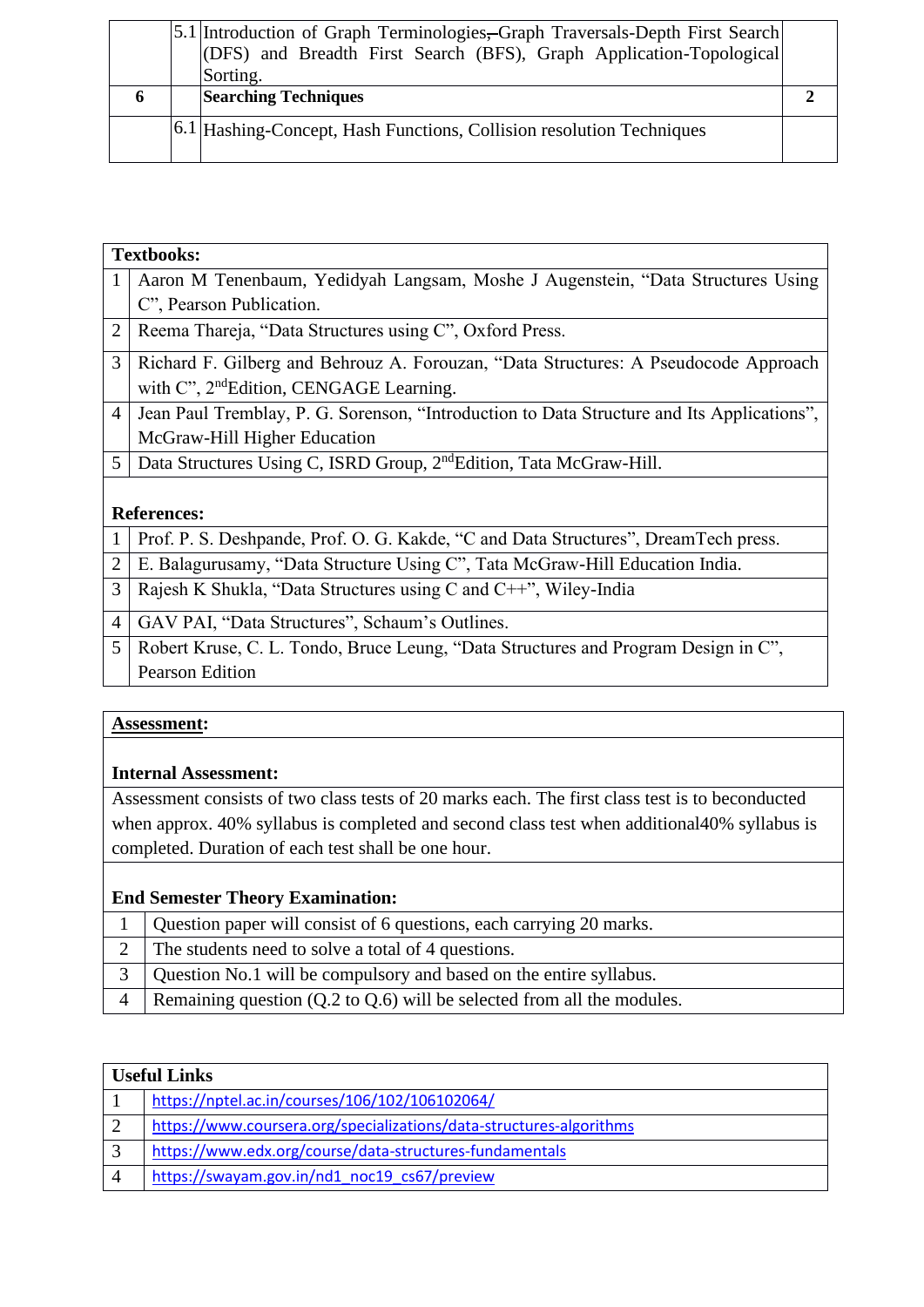| <b>Course Code</b> | <b>Course Name</b>                                     | <b>Credit</b> |
|--------------------|--------------------------------------------------------|---------------|
| <b>CSC304</b>      | Digital Logic & Computer Organization and Architecture |               |

| <b>Pre-requisite:</b> Knowledge on number systems                                     |  |  |
|---------------------------------------------------------------------------------------|--|--|
| <b>Course Objective:</b>                                                              |  |  |
| To have the rough understanding of the basic structure and operation of basic digital |  |  |
| circuits and digital computer.                                                        |  |  |
| To discuss in detail arithmetic operations in digital system.                         |  |  |
| To discuss generation of control signals and different ways of communication with I/O |  |  |
| devices.                                                                              |  |  |
| To study the hierarchical memory and principles of advanced computing.                |  |  |
|                                                                                       |  |  |
| <b>Course Outcome:</b>                                                                |  |  |
| To learn different number systems and basic structure of computer system.             |  |  |
| To demonstrate the arithmetic algorithms.                                             |  |  |
|                                                                                       |  |  |

3 To understand the basic concepts of digital components and processor organization.

- 4 To understand the generation of control signals of computer.
- 5 To demonstrate the memory organization.
- 6 To describe the concepts of parallel processing and different Buses.

| 1<br>$\overline{2}$<br><b>Computer Fundamentals</b><br>1.1 Overview of computer organization and architecture.<br>1.2 Basic Organization of Computer and Block Level functional Units, Von-<br>Neumann Model.<br>Data Representation and Arithmetic algorithms<br>$\overline{2}$<br>4<br>2.2 Booths Multiplication Algorithm, Restoring and Non-restoring Division<br>Algorithm.<br>2.3 IEEE-754 Floating point Representation.<br>3<br><b>Processor Organization and Architecture</b><br>3<br>3.1 Introduction to Flip Flop<br>3.3 Register Organization, Instruction Formats, Addressing modes, Instruction<br>Cycle, Interpretation and sequencing.<br><b>Control Unit Design</b><br>5<br>$\overline{\mathbf{4}}$<br>4.1 Hardwired Control Unit: State Table Method, Delay Element Methods.<br>4.2 Microprogrammed Control Unit: Micro Instruction-Format, Sequencing<br>and execution, Micro operations, Examples of microprograms.<br>5<br><b>Memory Organization</b><br>5<br>5.1 Introduction and characteristics of memory<br>5.2 Cache Memory: Concept, locality of reference, Design problems based on<br>mapping techniques, Cache coherence and write policies.<br>Interleaved and Associative Memory.<br>6<br>6<br><b>Principles of Advanced Processor and Buses</b><br>6.1 Basic Pipelined Data path and control, data dependencies, data hazards,<br>branch hazards, delayed branch, and branch prediction, Performance<br>measures-CPI, Speedup, Efficiency, throughput, Amdhal's law.<br>6.2 Flynn's Classification, Introduction to multicore architecture. | <b>Module</b> | <b>Detailed Content</b>                                                   | <b>Hours</b> |
|------------------------------------------------------------------------------------------------------------------------------------------------------------------------------------------------------------------------------------------------------------------------------------------------------------------------------------------------------------------------------------------------------------------------------------------------------------------------------------------------------------------------------------------------------------------------------------------------------------------------------------------------------------------------------------------------------------------------------------------------------------------------------------------------------------------------------------------------------------------------------------------------------------------------------------------------------------------------------------------------------------------------------------------------------------------------------------------------------------------------------------------------------------------------------------------------------------------------------------------------------------------------------------------------------------------------------------------------------------------------------------------------------------------------------------------------------------------------------------------------------------------------------------------------------------------------------|---------------|---------------------------------------------------------------------------|--------------|
|                                                                                                                                                                                                                                                                                                                                                                                                                                                                                                                                                                                                                                                                                                                                                                                                                                                                                                                                                                                                                                                                                                                                                                                                                                                                                                                                                                                                                                                                                                                                                                              |               |                                                                           |              |
|                                                                                                                                                                                                                                                                                                                                                                                                                                                                                                                                                                                                                                                                                                                                                                                                                                                                                                                                                                                                                                                                                                                                                                                                                                                                                                                                                                                                                                                                                                                                                                              |               |                                                                           |              |
|                                                                                                                                                                                                                                                                                                                                                                                                                                                                                                                                                                                                                                                                                                                                                                                                                                                                                                                                                                                                                                                                                                                                                                                                                                                                                                                                                                                                                                                                                                                                                                              |               |                                                                           |              |
|                                                                                                                                                                                                                                                                                                                                                                                                                                                                                                                                                                                                                                                                                                                                                                                                                                                                                                                                                                                                                                                                                                                                                                                                                                                                                                                                                                                                                                                                                                                                                                              |               |                                                                           |              |
|                                                                                                                                                                                                                                                                                                                                                                                                                                                                                                                                                                                                                                                                                                                                                                                                                                                                                                                                                                                                                                                                                                                                                                                                                                                                                                                                                                                                                                                                                                                                                                              |               |                                                                           |              |
|                                                                                                                                                                                                                                                                                                                                                                                                                                                                                                                                                                                                                                                                                                                                                                                                                                                                                                                                                                                                                                                                                                                                                                                                                                                                                                                                                                                                                                                                                                                                                                              |               |                                                                           |              |
|                                                                                                                                                                                                                                                                                                                                                                                                                                                                                                                                                                                                                                                                                                                                                                                                                                                                                                                                                                                                                                                                                                                                                                                                                                                                                                                                                                                                                                                                                                                                                                              |               |                                                                           |              |
|                                                                                                                                                                                                                                                                                                                                                                                                                                                                                                                                                                                                                                                                                                                                                                                                                                                                                                                                                                                                                                                                                                                                                                                                                                                                                                                                                                                                                                                                                                                                                                              |               |                                                                           |              |
|                                                                                                                                                                                                                                                                                                                                                                                                                                                                                                                                                                                                                                                                                                                                                                                                                                                                                                                                                                                                                                                                                                                                                                                                                                                                                                                                                                                                                                                                                                                                                                              |               |                                                                           |              |
|                                                                                                                                                                                                                                                                                                                                                                                                                                                                                                                                                                                                                                                                                                                                                                                                                                                                                                                                                                                                                                                                                                                                                                                                                                                                                                                                                                                                                                                                                                                                                                              |               |                                                                           |              |
|                                                                                                                                                                                                                                                                                                                                                                                                                                                                                                                                                                                                                                                                                                                                                                                                                                                                                                                                                                                                                                                                                                                                                                                                                                                                                                                                                                                                                                                                                                                                                                              |               |                                                                           |              |
|                                                                                                                                                                                                                                                                                                                                                                                                                                                                                                                                                                                                                                                                                                                                                                                                                                                                                                                                                                                                                                                                                                                                                                                                                                                                                                                                                                                                                                                                                                                                                                              |               |                                                                           |              |
|                                                                                                                                                                                                                                                                                                                                                                                                                                                                                                                                                                                                                                                                                                                                                                                                                                                                                                                                                                                                                                                                                                                                                                                                                                                                                                                                                                                                                                                                                                                                                                              |               |                                                                           |              |
|                                                                                                                                                                                                                                                                                                                                                                                                                                                                                                                                                                                                                                                                                                                                                                                                                                                                                                                                                                                                                                                                                                                                                                                                                                                                                                                                                                                                                                                                                                                                                                              |               |                                                                           |              |
|                                                                                                                                                                                                                                                                                                                                                                                                                                                                                                                                                                                                                                                                                                                                                                                                                                                                                                                                                                                                                                                                                                                                                                                                                                                                                                                                                                                                                                                                                                                                                                              |               |                                                                           |              |
|                                                                                                                                                                                                                                                                                                                                                                                                                                                                                                                                                                                                                                                                                                                                                                                                                                                                                                                                                                                                                                                                                                                                                                                                                                                                                                                                                                                                                                                                                                                                                                              |               |                                                                           |              |
|                                                                                                                                                                                                                                                                                                                                                                                                                                                                                                                                                                                                                                                                                                                                                                                                                                                                                                                                                                                                                                                                                                                                                                                                                                                                                                                                                                                                                                                                                                                                                                              |               |                                                                           |              |
|                                                                                                                                                                                                                                                                                                                                                                                                                                                                                                                                                                                                                                                                                                                                                                                                                                                                                                                                                                                                                                                                                                                                                                                                                                                                                                                                                                                                                                                                                                                                                                              |               |                                                                           |              |
|                                                                                                                                                                                                                                                                                                                                                                                                                                                                                                                                                                                                                                                                                                                                                                                                                                                                                                                                                                                                                                                                                                                                                                                                                                                                                                                                                                                                                                                                                                                                                                              |               |                                                                           |              |
|                                                                                                                                                                                                                                                                                                                                                                                                                                                                                                                                                                                                                                                                                                                                                                                                                                                                                                                                                                                                                                                                                                                                                                                                                                                                                                                                                                                                                                                                                                                                                                              |               |                                                                           |              |
|                                                                                                                                                                                                                                                                                                                                                                                                                                                                                                                                                                                                                                                                                                                                                                                                                                                                                                                                                                                                                                                                                                                                                                                                                                                                                                                                                                                                                                                                                                                                                                              |               |                                                                           |              |
|                                                                                                                                                                                                                                                                                                                                                                                                                                                                                                                                                                                                                                                                                                                                                                                                                                                                                                                                                                                                                                                                                                                                                                                                                                                                                                                                                                                                                                                                                                                                                                              |               |                                                                           |              |
|                                                                                                                                                                                                                                                                                                                                                                                                                                                                                                                                                                                                                                                                                                                                                                                                                                                                                                                                                                                                                                                                                                                                                                                                                                                                                                                                                                                                                                                                                                                                                                              |               | 6.3 Introduction to buses: ISA, PCI, USB. Bus Contention and Arbitration. |              |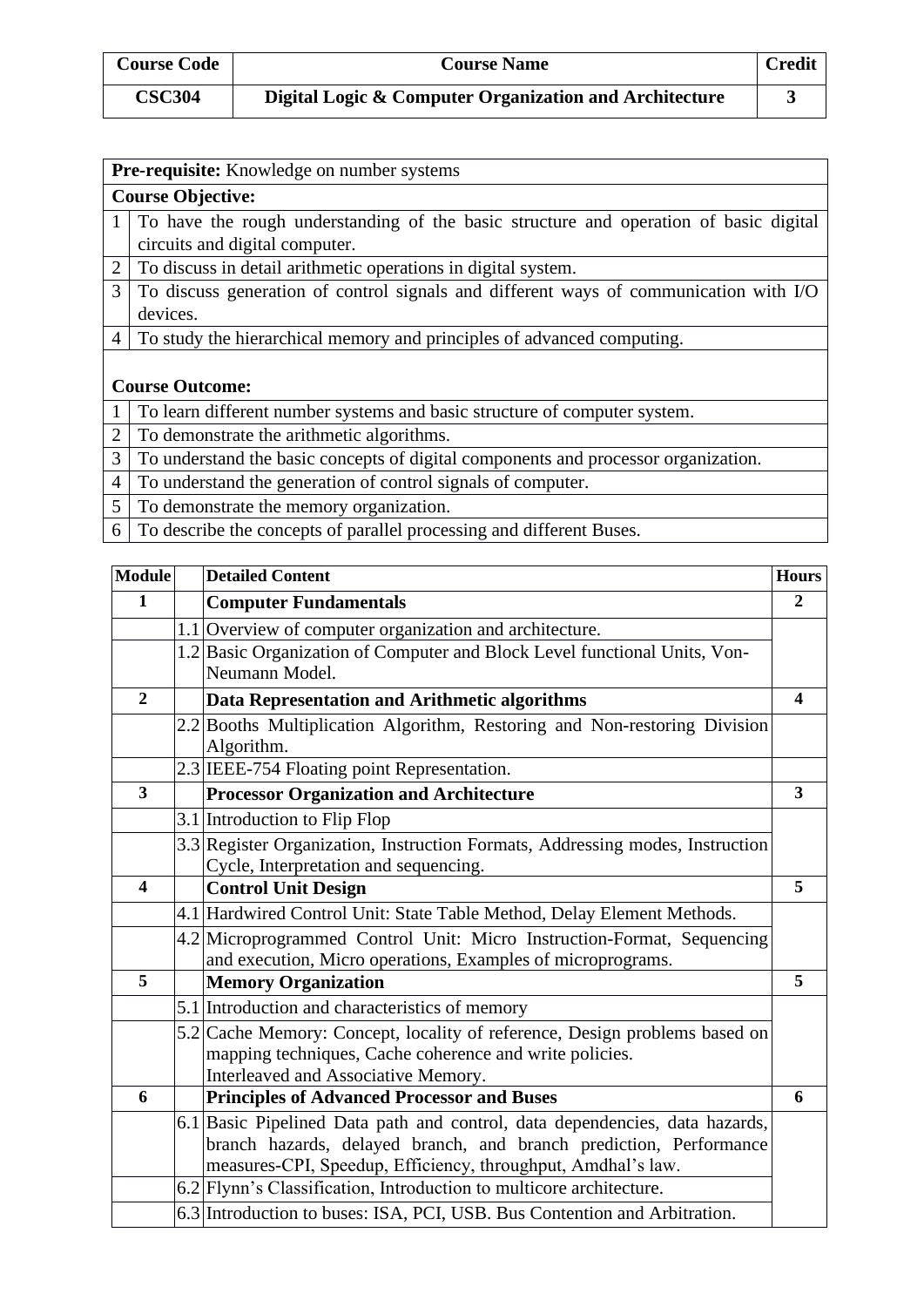|                | <b>Textbooks:</b>                                                                                    |  |
|----------------|------------------------------------------------------------------------------------------------------|--|
|                | $1 \mid R$ . P. Jain, "Modern Digital Electronic", McGraw-Hill Publication, $4^{\text{th}}$ Edition. |  |
| 2              | William Stalling, "Computer Organization and Architecture: Designing and Performance",               |  |
|                | Pearson Publication 10 <sup>TH</sup> Edition.                                                        |  |
| 3              | John P Hayes, "Computer Architecture and Organization", McGraw-Hill Publication, 3RD                 |  |
|                | Edition.                                                                                             |  |
| $\overline{4}$ | Dr. M. Usha and T. S. Shrikanth, "Computer system Architecture and Organization",                    |  |
|                | Wiley publication.                                                                                   |  |
|                |                                                                                                      |  |
|                | <b>References:</b>                                                                                   |  |

| 1 Andrew S. Tanenbaum, "Structured Computer Organization", Pearson Publication.          |
|------------------------------------------------------------------------------------------|
| 2   B. Govindarajalu, "Computer Architecture and Organization", McGraw-Hill Publication. |
| 3   Malvino, "Digital computer Electronics", McGraw-Hill Publication, $3^{rd}$ Edition.  |
| 4 Smruti Ranjan Sarangi, "Computer Organization and Architecture", McGraw-Hill           |
| Publication.                                                                             |

#### **Internal Assessment:**

Assessment consists of two class tests of 20 marks each. The first class test is to be conducted when approx. 40% syllabus is completed and second class test when additional 40% syllabus is completed. Duration of each test shall be one hour.

|  |  | Question paper will comprise of 6 questions, each carrying 20 marks. |  |
|--|--|----------------------------------------------------------------------|--|
|--|--|----------------------------------------------------------------------|--|

- 2 The students need to solve total 4 questions.
- 3 Question No.1 will be compulsory and based on entire syllabus.
- 4 Remaining question (Q.2 to Q.6) will be selected from all the modules.

|   | <b>Useful Links</b>                                                                  |
|---|--------------------------------------------------------------------------------------|
|   | https://www.classcentral.com/course/swayam-computer-organization-and-architecture-a- |
|   | pedagogical-aspect-9824                                                              |
|   | https://nptel.ac.in/courses/106/103/106103068/                                       |
| 2 | https://www.coursera.org/learn/comparch                                              |
|   | https://www.edx.org/learn/computer-architecture                                      |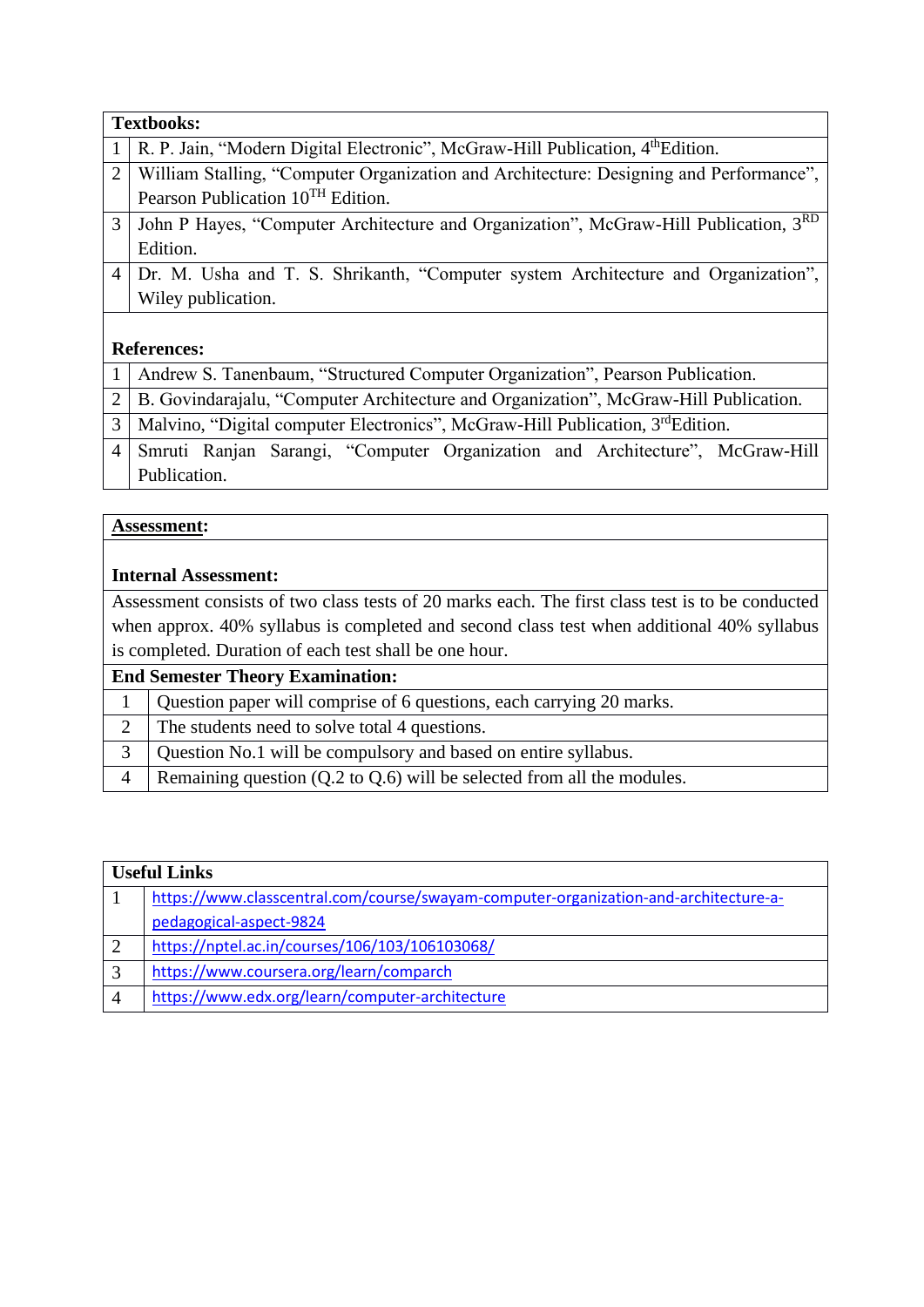| <b>Course Code</b> | <b>Course Name</b>       | Credits |
|--------------------|--------------------------|---------|
| <b>CSC305</b>      | <b>Computer Graphics</b> |         |

|                | <b>Prerequisite:</b> Knowledge of C Programming and Basic Mathematics.                     |  |  |
|----------------|--------------------------------------------------------------------------------------------|--|--|
|                | <b>Course Objectives</b>                                                                   |  |  |
|                | To equip students with the fundamental knowledge and basic technical competence in the     |  |  |
|                | field of Computer Graphics.                                                                |  |  |
| $\overline{2}$ | To emphasize on implementation aspect of Computer Graphics Algorithms.                     |  |  |
| 3              | To prepare the student for advance areas and professional avenues in the field of Computer |  |  |
|                | Graphics                                                                                   |  |  |
|                |                                                                                            |  |  |
|                | <b>Course Outcomes:</b> At the end of the course, the students should be able to           |  |  |
|                | Describe the basic concepts of Computer Graphics.                                          |  |  |
| $\overline{2}$ | Demonstrate various algorithms for basic graphics primitives.                              |  |  |
| 3              | Apply 2-D geometric transformations on graphical objects.                                  |  |  |
| $\overline{4}$ | Use various Clipping algorithms on graphical objects                                       |  |  |
| 5              | Explore 3-D geometric transformations, curve representation techniques and projections     |  |  |
|                | methods.                                                                                   |  |  |
|                | 6 Explain visible surface detection techniques and Animation.                              |  |  |

| <b>Module</b>           |     | <b>Detailed Content</b>                                                                                                               | <b>Hours</b>            |
|-------------------------|-----|---------------------------------------------------------------------------------------------------------------------------------------|-------------------------|
| 1                       |     | <b>Introduction and Overview of Graphics System:</b>                                                                                  | 01                      |
|                         | 1.1 | Definition and Representative uses of computer graphics.                                                                              |                         |
| $\overline{2}$          |     | <b>Output Primitives:</b>                                                                                                             | 0 <sub>5</sub>          |
|                         | 2.1 | Scan conversions of point, line, midpoint algorithm for ellipse<br>drawing (Mathematical derivation for above algorithms is expected) |                         |
|                         | 2.2 | Aliasing, Antialiasing techniques like Pre and post filtering, super<br>sampling, and pixel phasing).                                 |                         |
|                         | 2.3 |                                                                                                                                       |                         |
| $\overline{\mathbf{3}}$ |     | <b>Two Dimensional Geometric Transformations</b>                                                                                      | $\overline{\mathbf{3}}$ |
|                         | 3.1 | Basic transformations: Translation, Scaling, Rotation                                                                                 |                         |
|                         | 3.2 | Matrix representation and Homogeneous Coordinates                                                                                     |                         |
| $\overline{\mathbf{4}}$ |     | <b>Two-Dimensional Viewing and Clipping</b>                                                                                           | $\mathbf{3}$            |
|                         | 4.1 | Viewing transformation pipeline and Window to<br>Viewport<br>coordinate transformation                                                |                         |
|                         | 4.2 | Clipping operations: Point clipping, Line                                                                                             |                         |
| 5                       |     | Three Dimensional Geometric Transformations, Curves and<br><b>Fractal Generation</b>                                                  | 3                       |
|                         | 5.1 | 3D Transformations: Translation, Rotation, Scaling and Reflection                                                                     |                         |
| 6                       |     | <b>Visible Surface Detection and Animation</b>                                                                                        | 5                       |
|                         | 6.1 | Visible Surface Detection: Classification of Visible<br>Surface                                                                       |                         |
|                         |     | Detection algorithm, Back Surface detection method, Depth Buffer                                                                      |                         |
|                         |     | method, Area Subdivision method                                                                                                       |                         |
|                         | 6.2 | Animation: Introduction to Animation, Traditional Animation                                                                           |                         |
|                         |     | Techniques, Principles of Animation, Key framing: Character and                                                                       |                         |
|                         |     | Facial Animation, Deformation, Motion capture                                                                                         |                         |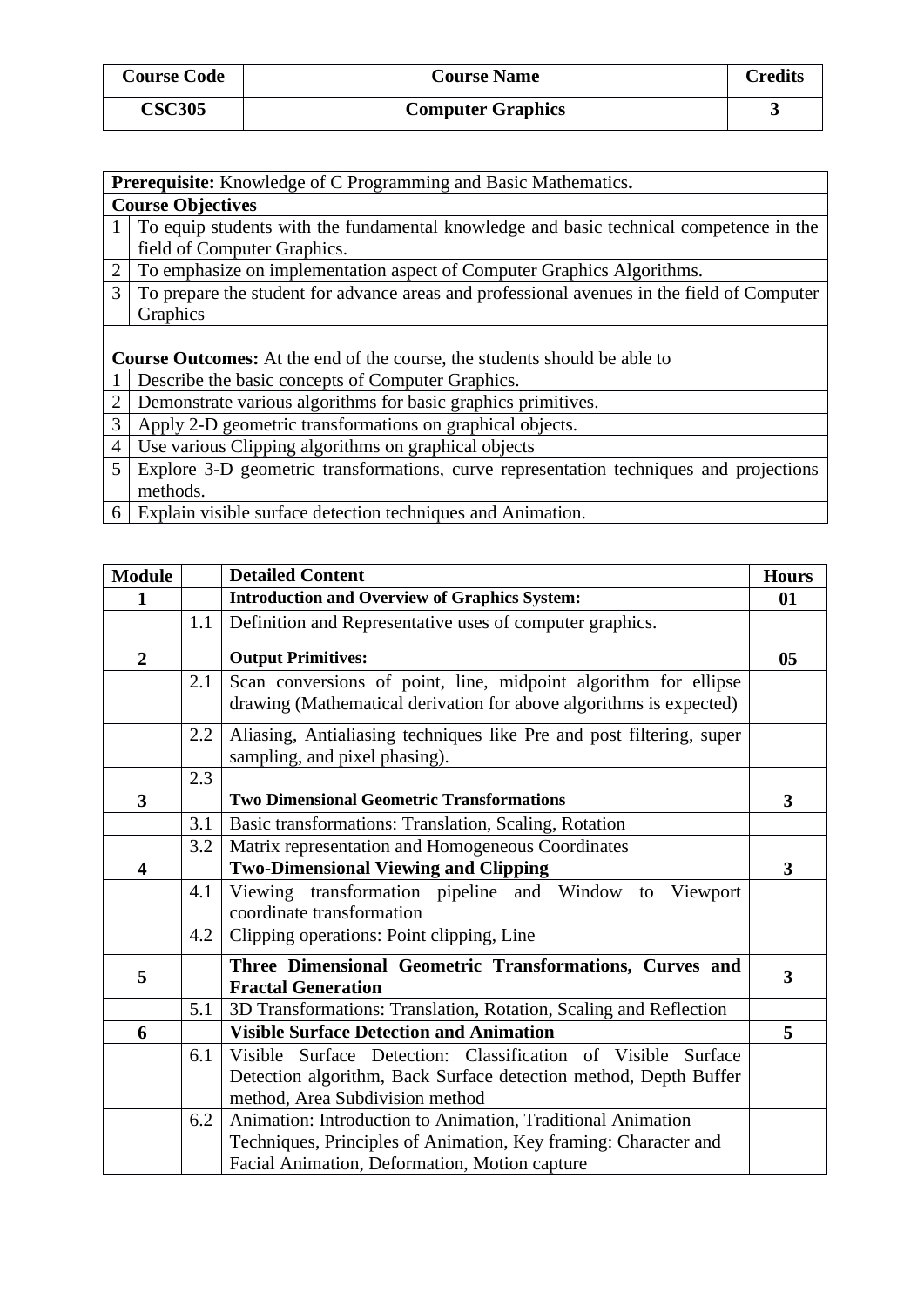|                | <b>Textbooks:</b>                                                                    |
|----------------|--------------------------------------------------------------------------------------|
| $\mathbf{I}$   | Hearn & Baker, "Computer Graphics C version", 2nd Edition, Pearson Publication       |
| $\overline{2}$ | James D. Foley, Andries van Dam, Steven K Feiner, John F. Hughes, "Computer Graphics |
|                | Principles and Practice in C", 2 <sup>nd</sup> Edition, Pearson Publication          |
| 3              | Samit Bhattacharya, "Computer Graphics", Oxford Publication                          |
|                |                                                                                      |
|                | <b>References:</b>                                                                   |
|                | D. Rogers, "Procedural Elements for Computer Graphics", Tata McGraw-Hill             |
|                | Publications.                                                                        |
| $\overline{2}$ | Zhigang Xiang, Roy Plastock, "Computer Graphics", Schaum"s Outlines McGraw-Hill      |
|                | Education                                                                            |
| 3              | Rajesh K. Maurya, "Computer Graphics", Wiley India Publication.                      |
| $\overline{4}$ | F.S.Hill, "Computer Graphics using OpenGL", Third edition, Pearson Publications.     |

| <b>Internal Assessment:</b>                                                                      |
|--------------------------------------------------------------------------------------------------|
| Assessment consists of two class tests of 20 marks each. The first class test is to be conducted |
| when approx. 40% syllabus is completed and second class test when additional 40% syllabus is     |
| completed. Duration of each test shall be one hour.                                              |
| <b>End Semester Theory Examination:</b>                                                          |

| 1   Question paper will comprise of 6 questions, each carrying 20 marks. |
|--------------------------------------------------------------------------|
| 2 The students need to solve total 4 questions.                          |

3 Question No.1 will be compulsory and based on entire syllabus.

4 Remaining question  $(Q.2 \text{ to } Q.6)$  will be selected from all the modules

# **Useful Links**

| https://www.classcentral.com/course/interactivegraphics-2067 |
|--------------------------------------------------------------|
| https://swayam.gov.in/nd2 ntr20 ed15/preview                 |
| https://nptel.ac.in/courses/106/106/106106090/               |
| https://www.edx.org/course/computer-graphics-2               |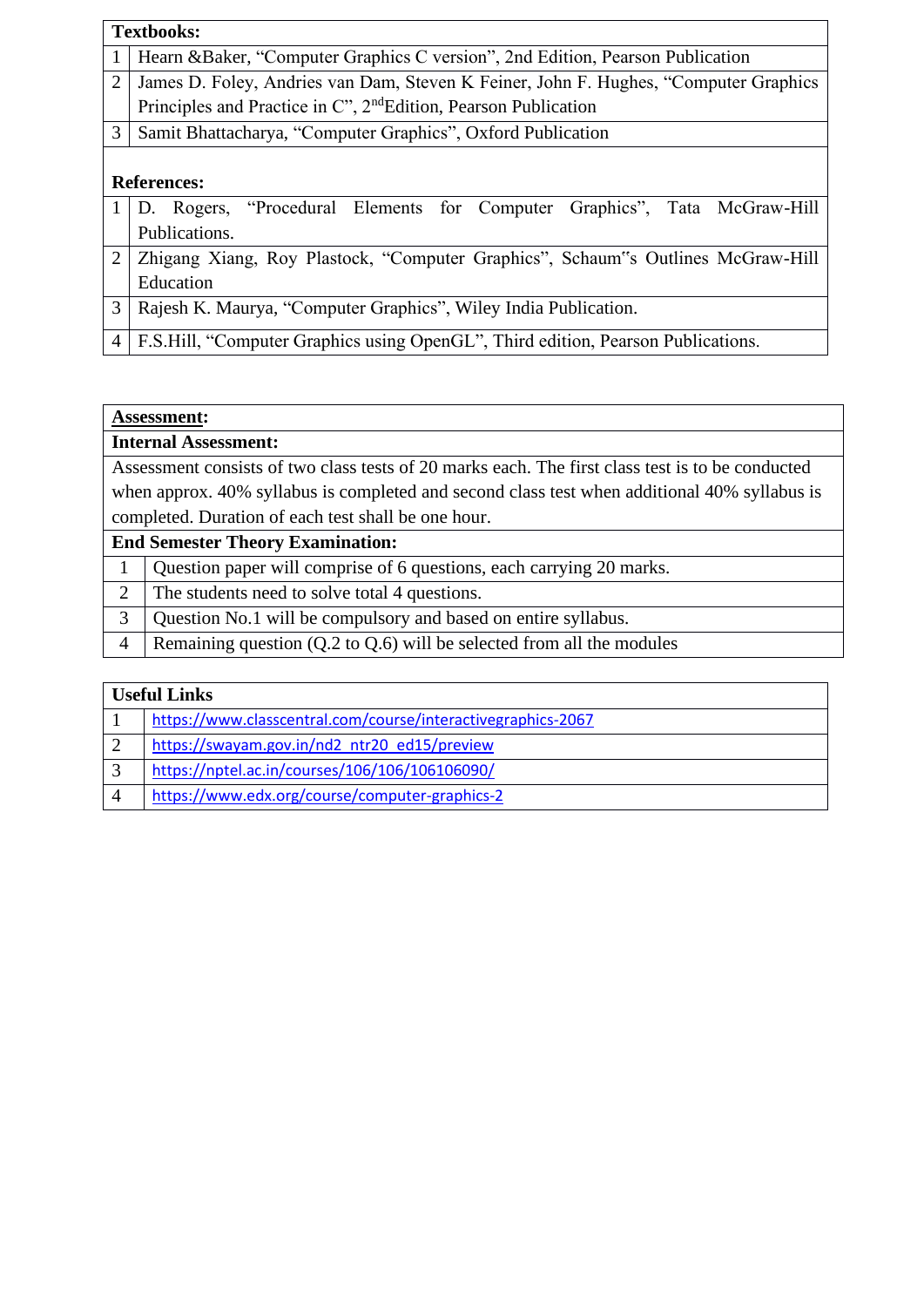| <b>Lab Code</b> | <b>Lab Name</b>     | <b>Credit</b> |
|-----------------|---------------------|---------------|
| <b>CSL301</b>   | Data Structures Lab |               |

|                | Prerequisite: C Programming Language.                                                          |  |  |
|----------------|------------------------------------------------------------------------------------------------|--|--|
|                | <b>Lab Objectives:</b>                                                                         |  |  |
| 1              | To implement basic data structures such as arrays, linked lists, stacks and queues             |  |  |
| $\overline{2}$ | Solve problem involving graphs, and trees                                                      |  |  |
| 3              | To develop application using data structure algorithms                                         |  |  |
| $\overline{4}$ | Compute the complexity of various algorithms.                                                  |  |  |
|                | <b>Lab Outcomes:</b>                                                                           |  |  |
| 1              | Students will be able to implement linear data structures $\&$ be able to handle operations    |  |  |
|                | like insertion, deletion, searching and traversing on them.                                    |  |  |
| $\overline{2}$ | Students will be able to implement nonlinear data structures $\&$ be able to handle operations |  |  |
|                | like insertion, deletion, searching and traversing on them                                     |  |  |
| 3              | Students will be able to choose appropriate data structure and apply it in various problems    |  |  |
| 4              | Students will be able to select appropriate searching techniques for given problems.           |  |  |

**Suggested Experiments:** Students are required to complete at least 6-7 experiments.

|                                                | <b>Sr. No. Name of the Experiment</b>                                             |  |  |
|------------------------------------------------|-----------------------------------------------------------------------------------|--|--|
| 1                                              | Implement Stack ADT using array.                                                  |  |  |
| $\overline{2}$                                 | Convert an Infix expression to Postfix expression using stack ADT.                |  |  |
| 3                                              | Evaluate Postfix Expression using Stack ADT.                                      |  |  |
| $\overline{4}$                                 | Applications of Stack ADT.                                                        |  |  |
| 5<br>Implement Priority Queue ADT using array. |                                                                                   |  |  |
| 6                                              | Implement Doubly Linked List ADT.                                                 |  |  |
| 7                                              | Implement Stack / Linear Queue ADT using Linked List.                             |  |  |
| 8                                              | Implement Graph Traversal techniques:) Depth First Search b) Breadth First Search |  |  |
| 9                                              | Applications of Binary Search Technique.                                          |  |  |
|                                                | <b>Useful Links:</b>                                                              |  |  |
| 1                                              | www.leetcode.com                                                                  |  |  |
| $\overline{2}$                                 | www.hackerrank.com                                                                |  |  |
| 3                                              | www.cs.usfca.edu/~galles/visualization/Algorithms.html                            |  |  |
| 4                                              | www.codechef.com                                                                  |  |  |

# **Term Work:**

| 1 Term work should consist of 6-7 experiments.                                              |  |  |  |
|---------------------------------------------------------------------------------------------|--|--|--|
| 2 Journal must include at least 1 assignment.                                               |  |  |  |
| 3 The final certification and acceptance of term work ensures that satisfactory performance |  |  |  |
| of laboratory work and minimum passing marks in term work.                                  |  |  |  |
| 4   Total 25 Marks (Experiments: 15-marks, Attendance Theory & Practical: 05-marks,         |  |  |  |
| Assignments: 05-marks)                                                                      |  |  |  |
| <b>Oral &amp; Practical exam</b>                                                            |  |  |  |
| Based on the entire syllabus of CSL301 and CSC303                                           |  |  |  |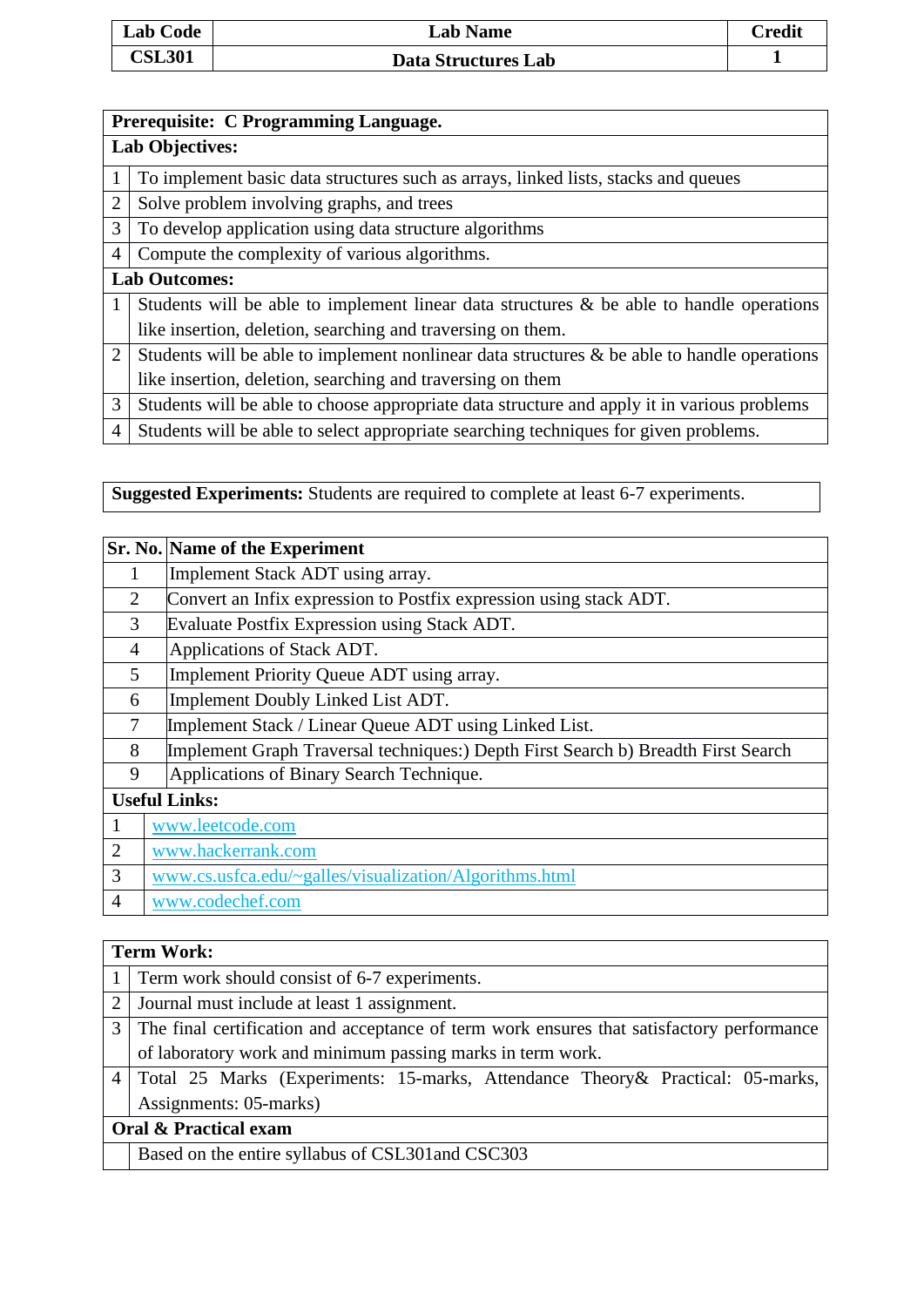| <b>Lab Code</b> | <b>Lab Name</b>                                            | $\mathop{\mathrm{\cap}}$ <b>credit</b> |
|-----------------|------------------------------------------------------------|----------------------------------------|
| <b>CSL302</b>   | Digital Logic & Computer Organization and Architecture Lab |                                        |

|                | Prerequisite: C Programming Language.                                          |  |  |
|----------------|--------------------------------------------------------------------------------|--|--|
|                | <b>Lab Objectives:</b>                                                         |  |  |
|                | To implement operations of the arithmetic unit using algorithms.               |  |  |
| $\overline{2}$ | Design and simulate different digital circuits.                                |  |  |
| 3              | To design memory subsystem including cache memory.                             |  |  |
| 4              | To demonstrate CPU and ALU design.                                             |  |  |
|                | <b>Lab Outcomes:</b>                                                           |  |  |
|                | To understand the basics of digital components                                 |  |  |
| 2              | Design the basic building blocks of a computer: ALU, registers, CPU and memory |  |  |
| 3              | To recognize the importance of digital systems in computer architecture        |  |  |
| 4              | To implement various algorithms for arithmetic operations.                     |  |  |

| <b>Suggested Experiments:</b> Students are required to complete at least 6-7 experiments. |                                                             |  |  |
|-------------------------------------------------------------------------------------------|-------------------------------------------------------------|--|--|
| Sr. No.                                                                                   | <b>Name of the Experiment</b>                               |  |  |
|                                                                                           | To verify the truth table of various logic gates using ICs. |  |  |
|                                                                                           | To implement Booth's algorithm.                             |  |  |
|                                                                                           | To implement restoring division algorithm.                  |  |  |
|                                                                                           | To implement non restoring division algorithm.              |  |  |
| 5                                                                                         | To implement ALU design.                                    |  |  |
| 6                                                                                         | To implement CPU design.                                    |  |  |
|                                                                                           | To implement memory design.                                 |  |  |
| 8                                                                                         | To implement cache memory design.                           |  |  |

| ٧<br>× |  |
|--------|--|

| 1   Any Four experiments from Exp. No. 1 to Exp. No. 7 using hardware. |  |  |
|------------------------------------------------------------------------|--|--|
|                                                                        |  |  |

 Any Six experiments from Exp. No. 8 to Exp. No. 16 using Virtual Lab, expect Exp. No 10,11 and 12.

Exp. No. 10 to Exp. No. 12 using Programming language.

**Digital Material:**

- Manual to use Virtual Lab simulator for Computer Organization and Architecture developed by the Department of CSE, IIT Kharagpur.
- Link<http://cse10-iitkgp.virtual-labs.ac.in/>

| <b>Term Work:</b> |                                                                                             |  |  |
|-------------------|---------------------------------------------------------------------------------------------|--|--|
|                   | 1   Term work should consist of 6-7 experiments.                                            |  |  |
| 2 <sup>1</sup>    | Journal must include at least 1 assignments on content of theory and practical of "Digital  |  |  |
|                   | Logic & Computer Organization and Architecture"                                             |  |  |
|                   | 3 The final certification and acceptance of term work ensures that satisfactory performance |  |  |
|                   | of laboratory work and minimum passing marks in term work.                                  |  |  |
|                   | 4   Total 25 Marks (Experiments: 15-marks, Attendance Theory & Practical: 05-marks,         |  |  |
|                   | Assignments: 05-marks)                                                                      |  |  |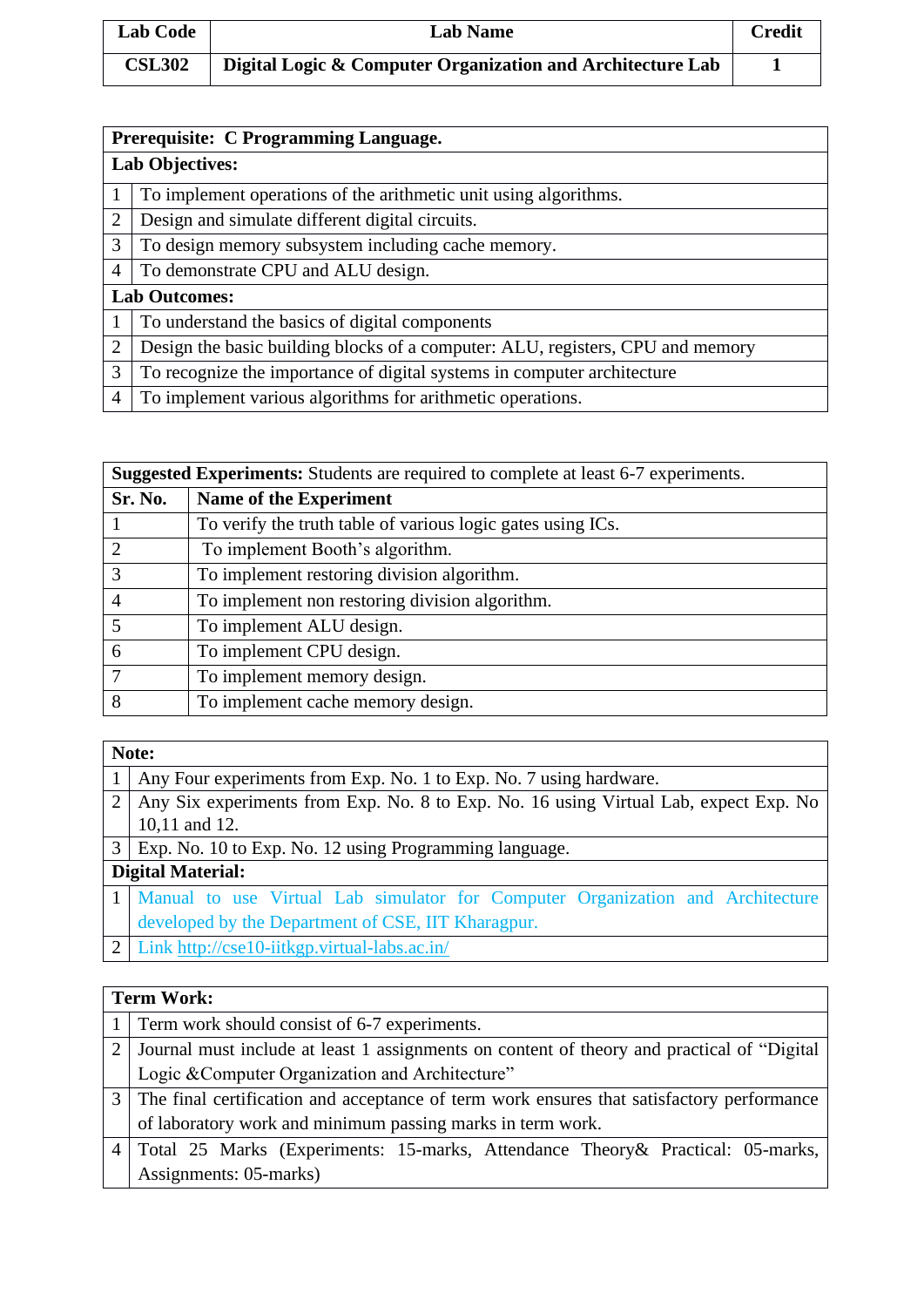| <b>Course Code</b> | <b>Lab Name</b>              | <b>Predits</b> |
|--------------------|------------------------------|----------------|
| <b>CSL303</b>      | <b>Computer Graphics Lab</b> |                |

#### **Prerequisite: C Programming Language.**

#### **Lab Objectives:**

|  | 1   Understand the need of developing graphics application |  |
|--|------------------------------------------------------------|--|
|  |                                                            |  |

2 Learn algorithmic development of graphics primitives like: line, circle, polygon etc.

3 Learn the representation and transformation of graphical images and pictures

#### **Lab Outcomes:** At the end of the course, the students should be able to

- 1 Implement various output and filled area primitive algorithms
- 2 Apply transformation, projection and clipping algorithms on graphical objects.
- 3 Perform curve and fractal generation methods.
- 4 Develop a Graphical application/Animation based on learned concept

| <b>Suggested Experiments:</b> Students are required to complete at least 6-7 experiments. |  |  |
|-------------------------------------------------------------------------------------------|--|--|
|                                                                                           |  |  |

| Sr. No.        | Name of the Experiment                                                          |
|----------------|---------------------------------------------------------------------------------|
|                |                                                                                 |
|                | <b>Implement Line Drawing algorithm</b>                                         |
| $\overline{2}$ | Implement midpoint Ellipse algorithm.                                           |
| 3              | <b>Implement Area Filling Algorithm:</b>                                        |
| 4              | Implement Scan line Polygon Filling algorithm.                                  |
| 5              | Implement Curve: Bezier for n control points, B Spline (Uniform) (at least one) |
| 6              | Implement 2D Transformations:.                                                  |
| 7              | Program to perform 3D transformation.                                           |
| 8              | Program to perform projection of a 3D object on Projection Plane: Parallel and  |
|                | Perspective.                                                                    |
| 9              | Program to perform Animation (such as Rising Sun, Moving Vehicle, Smileys,      |
|                | Screen saver etc.)                                                              |
|                |                                                                                 |

|                | <b>Term Work:</b>                                                                         |  |  |
|----------------|-------------------------------------------------------------------------------------------|--|--|
| 1              | Term work should consist of 6-7 experiments.                                              |  |  |
| $\overline{2}$ | Journal must include at least 1 assignments                                               |  |  |
| 3              | Mini Project to perform using $C/C++/Java/OpenGL/Blender/$ any other tool (2/3 students   |  |  |
|                | per group). Possible Ideas: Animation using multiple objects, Game development, Graphics  |  |  |
|                | editor: Like Paint brush, Text editor etc.                                                |  |  |
| $\overline{4}$ | The final certification and acceptance of term work ensures that satisfactory performance |  |  |
|                | of laboratory work and minimum passing marks in term work.                                |  |  |
| 5              | Total 25 Marks (Experiments: 10-marks, Attendance Theory & Practical: 05-marks,           |  |  |
|                | Assignments: 05-marks, Mini Project: 5-marks)                                             |  |  |
|                | $0.000$ $0.000$ $\mu$                                                                     |  |  |

#### **Oral & Practical exam**

Based on the above contents and entire syllabus of CSC305 Computer Graphics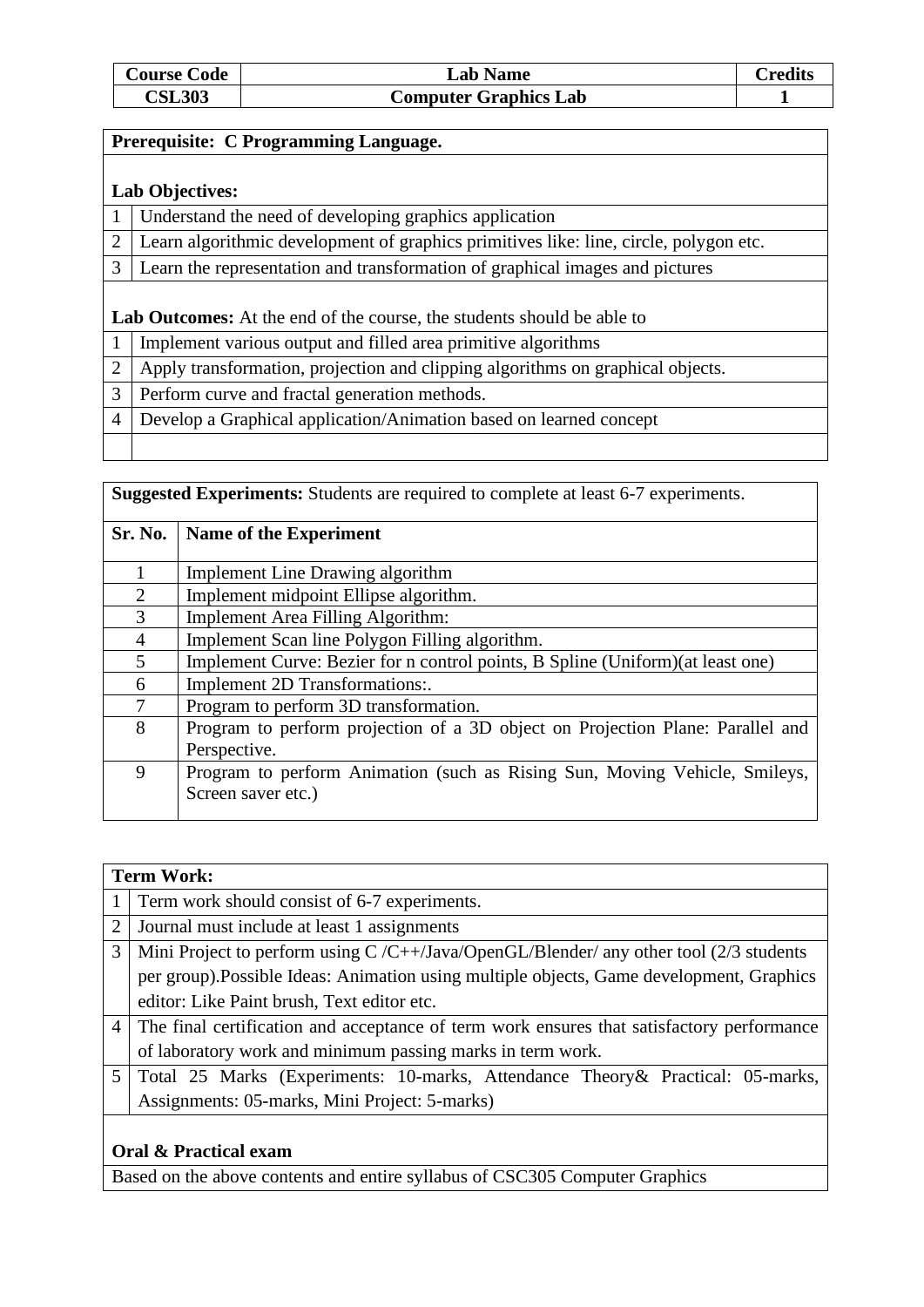| <b>Lab Code</b> |
|-----------------|
|                 |

**CSL304 Skill based Lab Course: Object Oriented Programming with Java 2**

| Prerequisite: Structured Programming Approach |
|-----------------------------------------------|

## **Lab Objectives:**

| 1 To learn the basic concepts of object-oriented programming |
|--------------------------------------------------------------|
|                                                              |

2 To study JAVA programming language

- 3 To study various concepts of JAVA programming like multithreading, exception Handling, packages, etc.
- 4 To explain components of GUI based programming.

**Lab Outcomes:** At the end of the course, the students should be able to

- 1 To apply fundamental programming constructs.
- 2 To illustrate the concept of packages, classes and objects.
- 3 To elaborate the concept of strings, arrays and vectors.
- 4 To implement the concept of inheritance and interfaces.
- 5 To implement the concept of exception handling and multithreading.
- 6 To develop GUI based application.

| <b>Module</b>  |     | <b>Detailed Content</b>                                                | <b>Hours</b> |
|----------------|-----|------------------------------------------------------------------------|--------------|
|                |     | <b>Introduction to Object Oriented Programming</b>                     |              |
|                | 1.1 | concepts: Objects, class, Encapsulation,<br><b>OOP</b><br>Abstraction, |              |
|                |     | Inheritance, Polymorphism, message passing.                            |              |
| $\overline{2}$ |     | <b>Class, Object, Packages and Input/output</b>                        |              |
|                | 2.1 | Overview of Class, object, data members, member functions              |              |
|                |     | Overview Method overloading                                            |              |
| 3              |     | <b>Array, String and Vector</b>                                        | 2            |
|                | 3.1 | Array, Strings, Vectors                                                |              |
| 4              |     | <b>Inheritance</b>                                                     | $\mathbf{2}$ |
|                | 4.1 | Types of inheritance, Method overriding,                               |              |
| 5              |     | <b>Exception handling and Multithreading</b>                           |              |
|                | 5.1 | Overview of Exception handling methods                                 |              |
| 6              |     | <b>GUI programming in JAVA</b>                                         | 3            |
|                | 6.1 | Applet and applet life cycle, creating applets,                        |              |
|                |     | AWT: working with windows, using AWT controls for GUI design           |              |
|                |     | Swing class in JAVA                                                    |              |
|                |     | Introduction to JDBC,                                                  |              |

#### **Textbooks:**

|   | Herbert Schildt, 'JAVA: The Complete Reference', Ninth Edition, Oracle Press. |
|---|-------------------------------------------------------------------------------|
|   | 2   E. Balagurusamy, 'Programming with Java', McGraw Hill Education.          |
|   | <b>References:</b>                                                            |
|   | Ivor Horton, "Beginning JAVA", Wiley India.                                   |
|   | 2   Dietaland Dietal, "Java: How to Program", 8th Edition, PHI.               |
| 3 | "JAVA Programming", Black Book, Dreamtech Press.                              |
|   | "Learn to Master Java programming", Staredu solutions                         |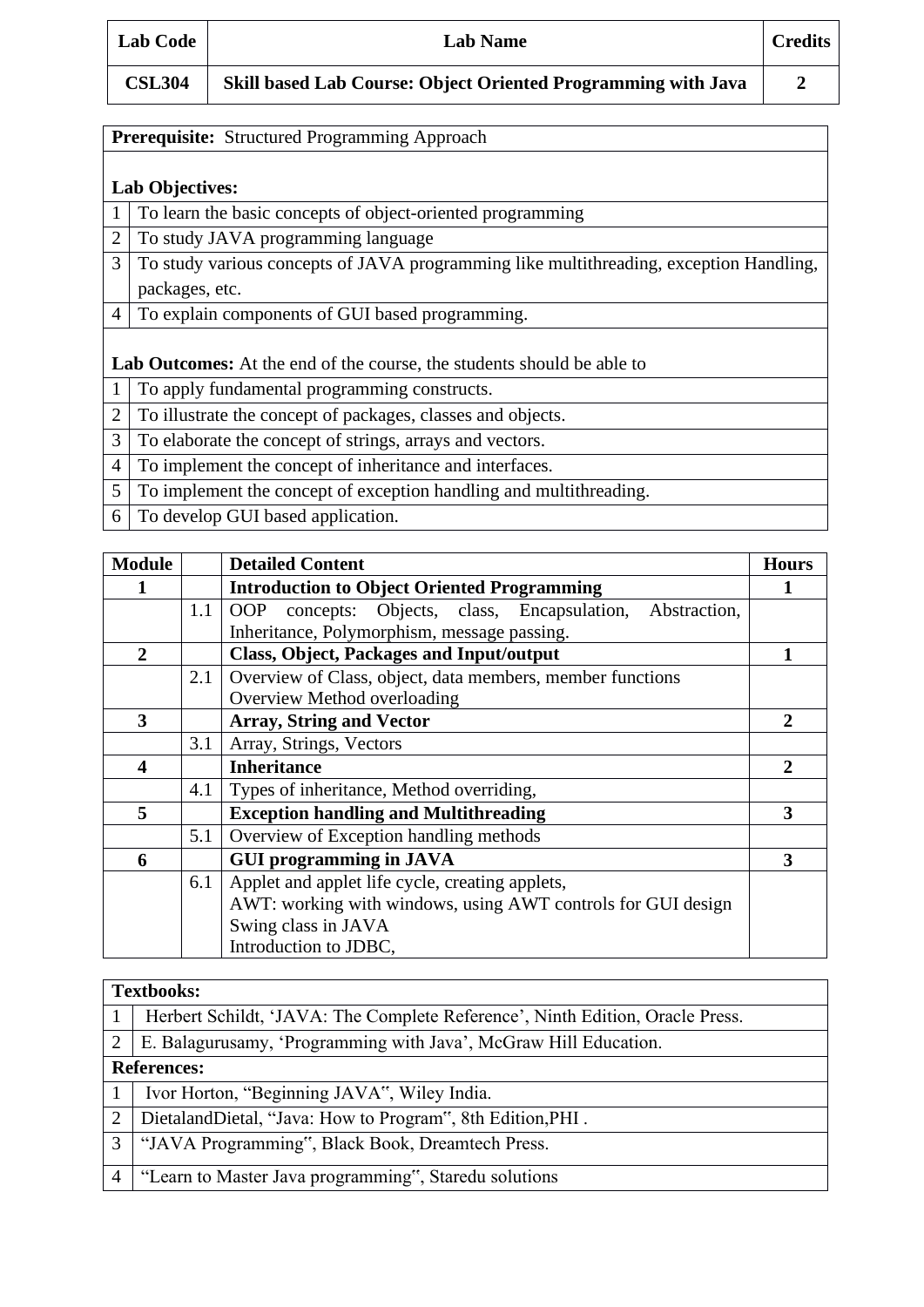## **Digital material:**

- [www.nptelvideos.in](http://www.nptelvideos.in/)
- [www.w3schools.com](http://www.w3schools.com/)
- [www.tutorialspoint.com](http://www.tutorialspoint.com/)
- <https://starcertification.org/Certifications/Certificate/securejava>

**Suggested Experiments:** Students are required to complete at least 6-7 experiments.

| Sr. No.                                                                    | Name of the Experiment                          |
|----------------------------------------------------------------------------|-------------------------------------------------|
|                                                                            | Programs on class and objects                   |
| $\overline{2}$                                                             | Program on Packages                             |
| 3                                                                          | Program on 2D array, strings functions          |
| $\overline{4}$                                                             | Program on String Buffer and Vectors            |
| 5                                                                          | Program on Multiple Inheritance                 |
| 6                                                                          | Program on abstract class and abstract methods. |
| 7                                                                          | Program using super and final keyword           |
| 8                                                                          | Program on Exception handling                   |
| 9                                                                          | Program on Graphics class                       |
| 10                                                                         | Program on applet class                         |
| 11                                                                         | Program to create GUI application               |
| *Mini Project based on the content of the syllabus (Group of 2-3 students) |                                                 |

|   | <b>Term Work:</b>                                                                         |  |  |
|---|-------------------------------------------------------------------------------------------|--|--|
|   | 1 Term work should consist of 6-7 experiments.                                            |  |  |
| 2 | Journal must include at least 1 assignments                                               |  |  |
| 3 | Mini Project based on the content of the syllabus (Group of 2-3 students)                 |  |  |
| 4 | The final certification and acceptance of term work ensures that satisfactory performance |  |  |
|   | of laboratory work and minimum passing marks in term work.                                |  |  |
|   | Total 50-Marks (Experiments: 15-marks, Attendance: 05-marks, Assignments: 05-marks,       |  |  |
|   | Mini Project: 20-marks, MCQ as a part of lab assignments: 5-marks)                        |  |  |

### **Oral & Practical exam**

Based on the entire syllabus of CSL 304: **Skill based Lab Course: Object Oriented Programming with Java**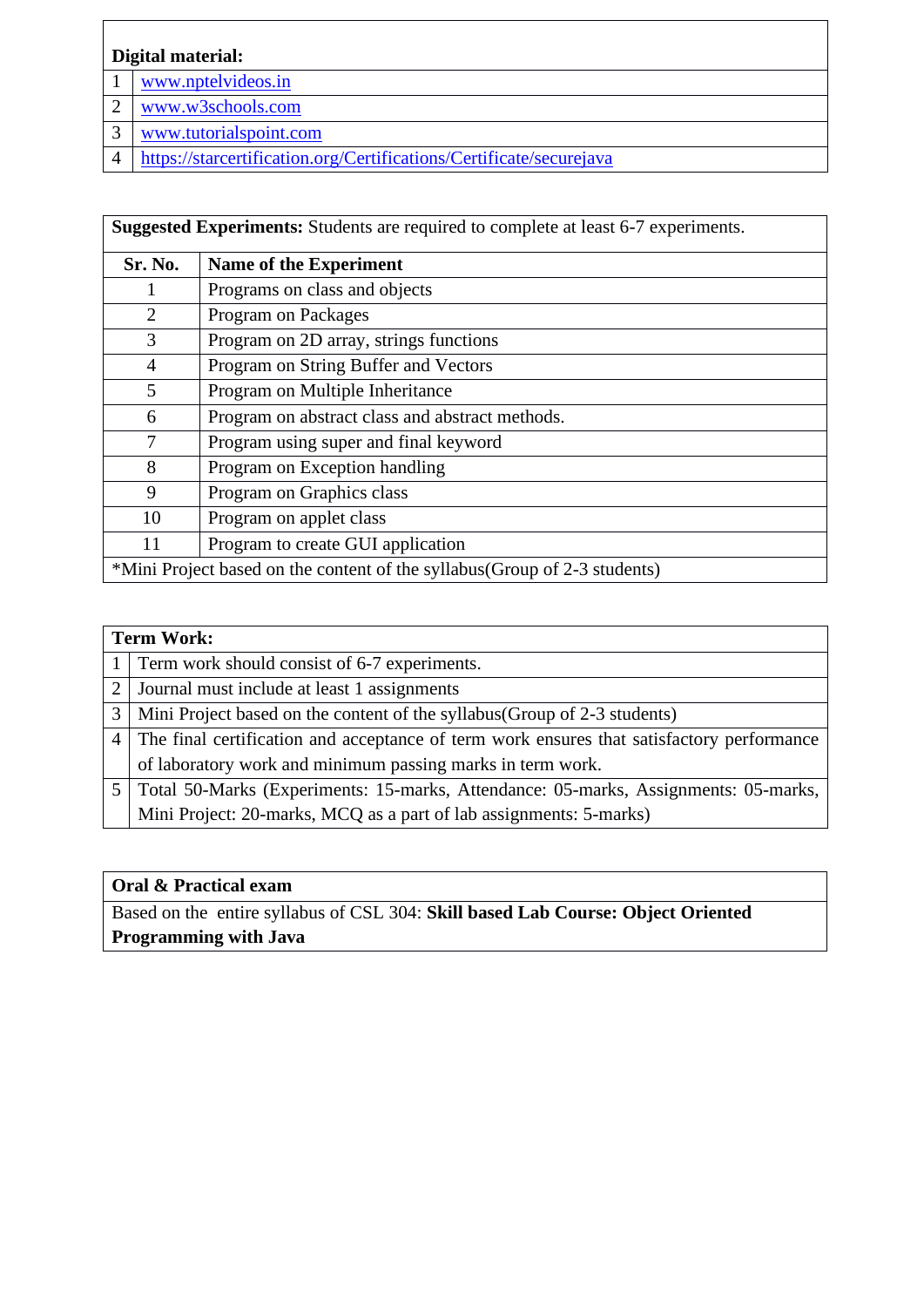| Course code   | <b>Course Name</b> | Credits |
|---------------|--------------------|---------|
| <b>CSM301</b> | Mini Project A     | 02      |

|                | <b>Objectives</b>                                                                          |
|----------------|--------------------------------------------------------------------------------------------|
| $\mathbf{1}$   | To acquaint with the process of identifying the needs and converting it into the problem.  |
| $\mathbf{2}$   | To familiarize the process of solving the problem in a group.                              |
| 3              | To acquaint with the process of applying basic engineering fundamentals to attempt         |
|                | solutions to the problems.                                                                 |
| 4              | To inculcate the process of self-learning and research.                                    |
|                |                                                                                            |
|                | <b>Outcome:</b> Learner will be able to                                                    |
| 1              | Identify problems based on societal /research needs.                                       |
| $\overline{c}$ | Apply Knowledge and skill to solve societal problems in a group.                           |
| 3              | Develop interpersonal skills to work as member of a group or leader.                       |
| $\overline{4}$ | inferences<br>from<br>available results<br>Draw<br>the<br>proper<br>through theoretical/   |
|                | experimental/simulations.                                                                  |
| 5              | Analyze the impact of solutions in societal and environmental context for sustainable      |
|                | development.                                                                               |
| 6              | Use standard norms of engineering practices                                                |
| $\tau$         | Excel in written and oral communication.                                                   |
| 8              | Demonstrate capabilities of self-learning in a group, which leads to lifelong learning.    |
| 9              | Demonstrate project management principles during project work.                             |
|                |                                                                                            |
|                | <b>Guidelines for Mini Project</b>                                                         |
| $\mathbf{1}$   | Students shall form a group of 3 to 4 students, while forming a group shall not be allowed |
|                | less than three or more than four students, as it is a group activity.                     |
| $\overline{2}$ | Students should do survey and identify needs, which shall be converted into problem        |
|                | statement for mini project in consultation with faculty supervisor/head<br>of              |
|                | department/internal committee of faculties.                                                |
| 3              | Students shall submit implementation plan in the form of Gantt/PERT/CPM chart, which       |
|                | will cover weekly activity of mini project.                                                |
| 4              | A logbook to be prepared by each group, wherein group can record weekly work               |
|                | progress, guide/supervisor can verify and record notes/comments.                           |
| 5              | Faculty supervisor may give inputs to students during mini project activity; however,      |
|                | focus shall be on self-learning.                                                           |
| 6              | Students in a group shall understand problem effectively, propose multiple solution and    |
|                | select best possible solution in consultation with guide/supervisor.                       |
| 7              | Students shall convert the best solution into working model using various components of    |
|                | their domain areas and demonstrate.                                                        |
| 8              | The solution to be validated with proper justification and report to be compiled in        |
|                | standard format of University of Mumbai.                                                   |
| 9              | With the focus on the self-learning, innovation, addressing societal problems and          |
|                | entrepreneurship quality development within the students through the Mini Projects, it is  |
|                | preferable that a single project of appropriate level and quality to be carried out in two |
|                | semesters by all the groups of the students. i.e. Mini Project 1 in semester III and IV.   |
|                | Similarly, Mini Project 2 in semesters V and VI.                                           |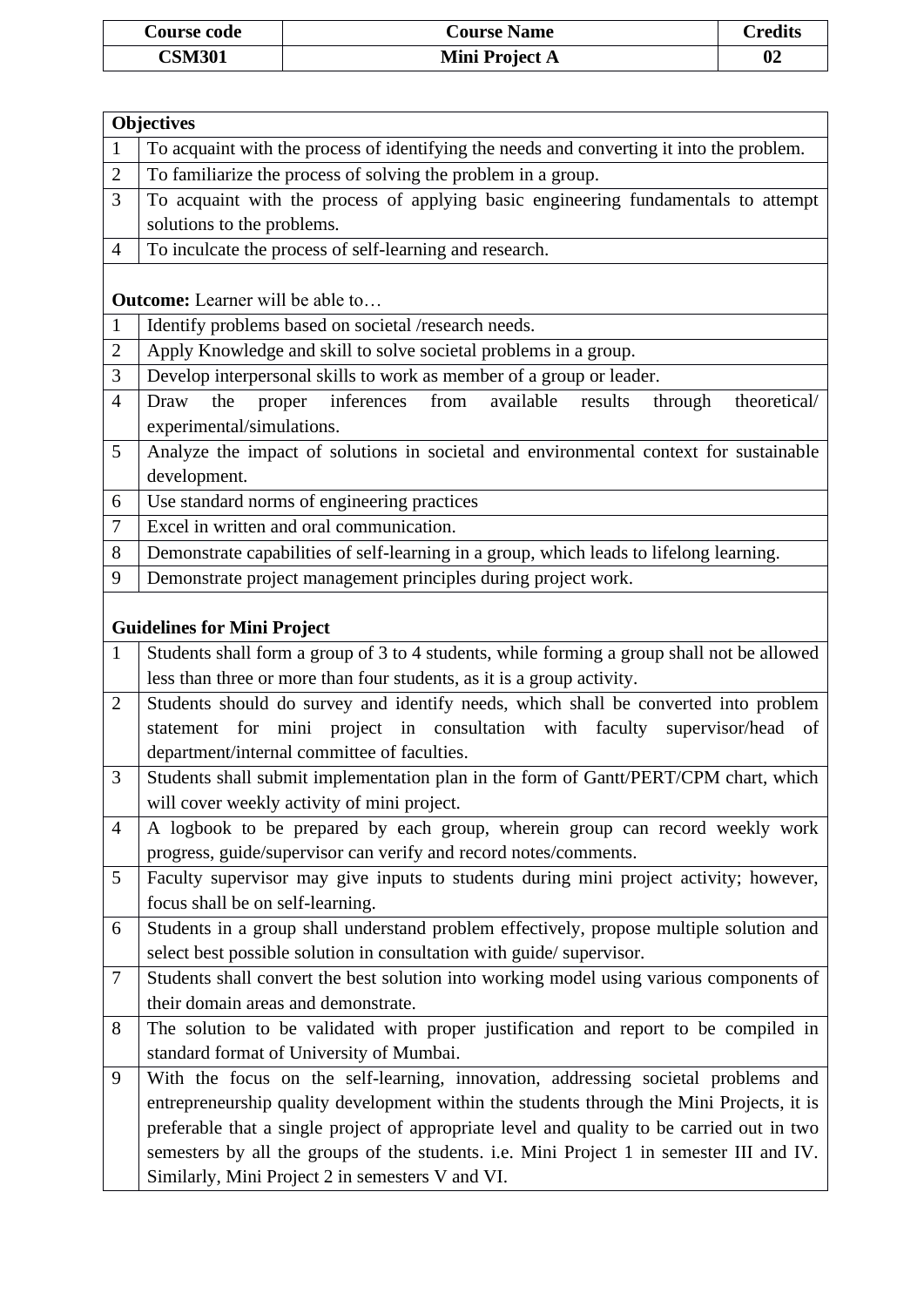| 10 However, based on the individual students or group capability, with the mentor's      |
|------------------------------------------------------------------------------------------|
| recommendations, if the proposed Mini Project adhering to the qualitative aspects        |
| mentioned above gets completed in odd semester, then that group can be allowed to work   |
| on the extension of the Mini Project with suitable improvements/modifications or a       |
| completely new project idea in even semester. This policy can be adopted on case by case |
| basis.                                                                                   |

# **Term Work**

The review/ progress monitoring committee shall be constituted by head of departments of each institute. The progress of mini project to be evaluated on continuous basis, minimum two reviews in each semester.

In continuous assessment focus shall also be on each individual student, assessment based on individual's contribution in group activity, their understanding and response to questions.

| Distribution of Term work marks for both semesters shall be as below: |                                                        | <b>Marks</b> |
|-----------------------------------------------------------------------|--------------------------------------------------------|--------------|
|                                                                       | 1   Marks awarded by guide/supervisor based on logbook | 10           |
|                                                                       | 2   Marks awarded by review committee                  | 10           |
|                                                                       | 3   Quality of Project report                          | 05           |

# **Review / progress monitoring committee may consider following points for assessment based on either one year or half year project as mentioned in general guidelines**

# **One-year project:**

| $\mathbf{1}$   | In first semester entire theoretical solution shall be ready, including components/system     |  |
|----------------|-----------------------------------------------------------------------------------------------|--|
|                | selection and cost analysis. Two reviews will be conducted based on presentation given by     |  |
|                | students group.                                                                               |  |
|                | First shall be for finalisation of problem                                                    |  |
|                | Second shall be on finalisation of proposed solution of problem.                              |  |
| $\overline{2}$ | In second semester expected work shall be procurement of component's/systems, building        |  |
|                | of working prototype, testing and validation of results based on work completed in an         |  |
|                | earlier semester.                                                                             |  |
|                | First review is based on readiness of building working prototype to be conducted.             |  |
|                | Second review shall be based on poster presentation cum demonstration of working<br>$\bullet$ |  |
|                | model in last month of the said semester.                                                     |  |
|                | Half-year project:                                                                            |  |
| $\mathbf{1}$   | In this case in one semester students' group shall complete project in all aspects including, |  |
|                | Identification of need/problem<br>$\bullet$                                                   |  |
|                | Proposed final solution                                                                       |  |
|                | Procurement of components/systems                                                             |  |
|                | Building prototype and testing                                                                |  |
| $\overline{2}$ | Two reviews will be conducted for continuous assessment,                                      |  |
|                | First shall be for finalisation of problem and proposed solution                              |  |
|                | Second shall be for implementation and testing of solution.                                   |  |
|                | <b>Assessment criteria of Mini Project.</b>                                                   |  |
|                | Mini Project shall be assessed based on following criteria;                                   |  |
| $\mathbf{1}$   | Quality of survey/ need identification                                                        |  |
| $\overline{2}$ | Clarity of Problem definition based on need.                                                  |  |
|                |                                                                                               |  |